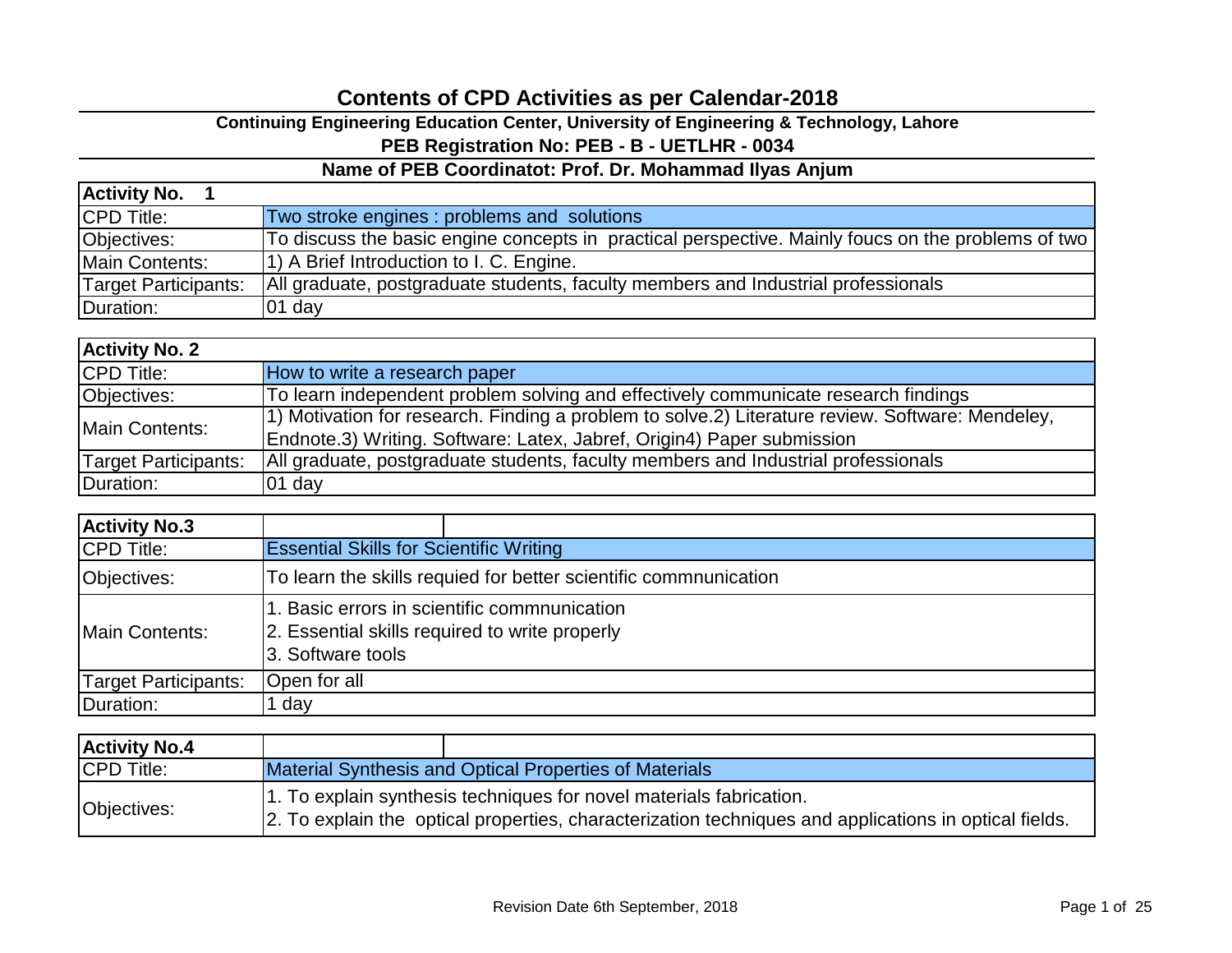| Main Contents:       | a. The classes of novel materials. Synthesis of novel materials through Physical and Chemical<br>techniques.<br>b. What are optical properties of materials. Determination of optical constants of materials through<br>different characterization techniques, data analysis and applications. |
|----------------------|------------------------------------------------------------------------------------------------------------------------------------------------------------------------------------------------------------------------------------------------------------------------------------------------|
| Target Participants: | Civil Engineers, Mechanical Engineers, Metallurgical and Material Engineers, Chemical Engineers,                                                                                                                                                                                               |
| Duration:            | 1 day                                                                                                                                                                                                                                                                                          |

| <b>Activity No.5</b>        |                                                                                                                                                                                                                                                                           |
|-----------------------------|---------------------------------------------------------------------------------------------------------------------------------------------------------------------------------------------------------------------------------------------------------------------------|
| <b>CPD Title:</b>           | <b>Hydrological studies for Hydropower Projects</b>                                                                                                                                                                                                                       |
| Objectives:                 | To assess the mean annual water discharge, design floods and mean annual sediment discharge<br>at a dam site location.                                                                                                                                                    |
| <b>Main Contents:</b>       | a. Flow study for a hydropower project site<br>b. Low flow analysis<br>c. Flood study for a hydropower site<br>d. Dam break study<br>e. Sedimentation study for the site<br>f. Assessment of life of reservoir without flushing<br>g. Flushing of reservoir sedimentation |
| <b>Target Participants:</b> | Civil Enineerinrs, Agricultural Engineers, Water Resources engineers, water managers                                                                                                                                                                                      |
| Duration:                   | day                                                                                                                                                                                                                                                                       |

| <b>Activity No. 6</b>       |                                                                                                                                                                                                                                                                                                                                                                                                                                        |
|-----------------------------|----------------------------------------------------------------------------------------------------------------------------------------------------------------------------------------------------------------------------------------------------------------------------------------------------------------------------------------------------------------------------------------------------------------------------------------|
| <b>CPD Title:</b>           | Introduction to Industrial Robotics                                                                                                                                                                                                                                                                                                                                                                                                    |
| Objectives:                 | The central aim of this workshop is to enable the participants to employ robotic manipulators in a<br>multitude of industrial settings to meet the chhallanges facing production in the future. The<br>certificate course provides hands-on experience to program industrial robotsm on one hand, and on<br>the other addresses the current state of the art in robot-centered smart-sutomation.                                       |
| Main Contents:              | i) Identify and select components for a given robot-centered automation task including the handling<br>technology, industrial robotis, sensors and controls. ii. Program industrial robots to perform a<br>multitude of different tasks including pick-and-place, pick-and-place with points, path following and<br>trajectory following tasks. iii. Analyse implemented automated system for further improvements in<br>robot-motion. |
| <b>Target Participants:</b> | Engineers working in industry, Masters and Ph. D. Studetns                                                                                                                                                                                                                                                                                                                                                                             |
| Duration:                   | 1 Day                                                                                                                                                                                                                                                                                                                                                                                                                                  |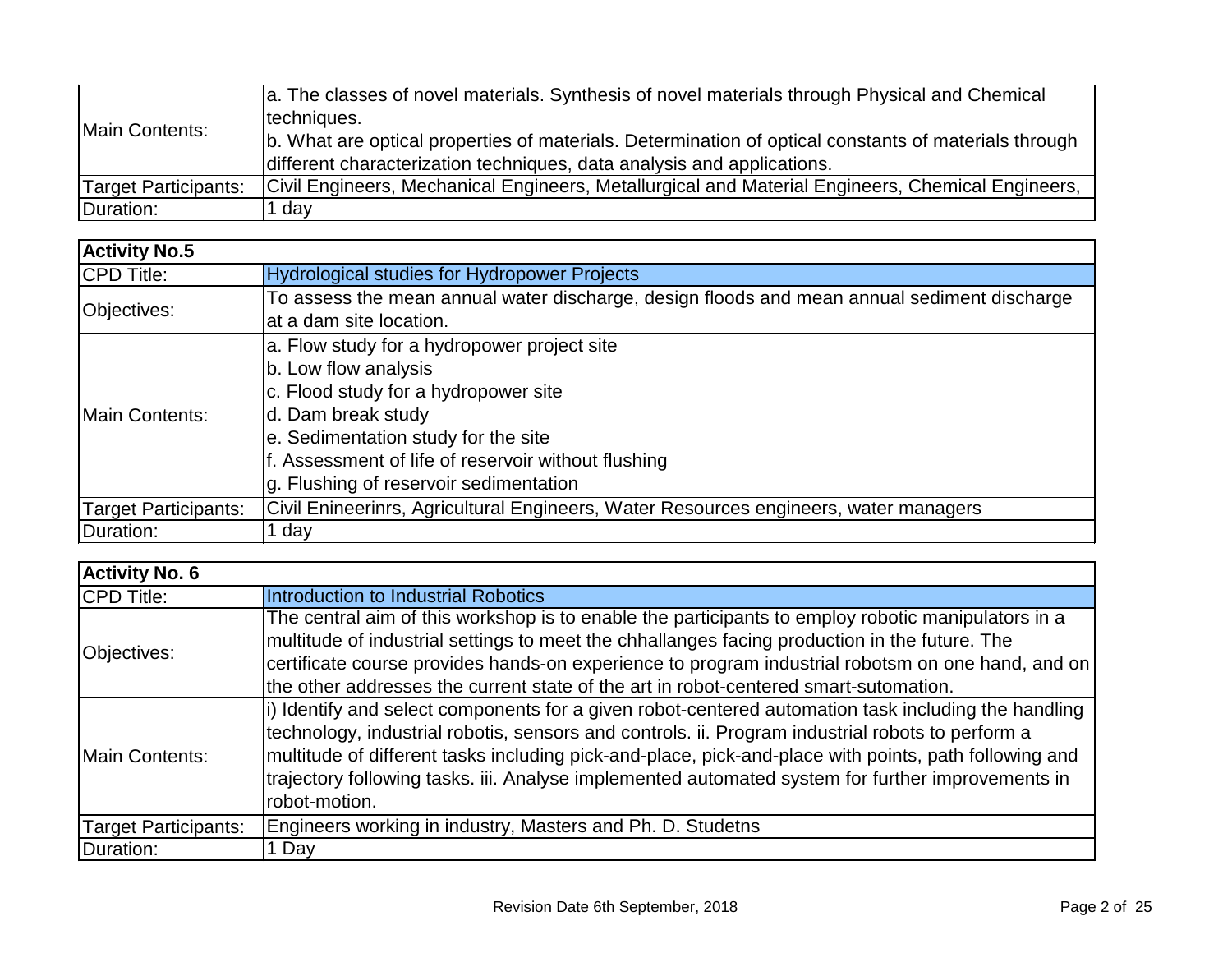| <b>Activity No. 7</b>      |                                                                                                                                      |
|----------------------------|--------------------------------------------------------------------------------------------------------------------------------------|
| <b>CPD Title:</b>          | Characterization Techniques for Plastics, Rubbers and Composites                                                                     |
| Objectives:                | To learn major techniques for characterization of plastics, rubbers and composites                                                   |
| <b>Main Contents</b>       | Introduction to Machine Learning (ML)<br>Applications of Machine Learning in different fields<br><b>Earthquake Damage Prediction</b> |
| <b>Target Participants</b> | Computer Scientists, Data Analysts, Earthquake & Structural Engineers                                                                |
| <b>Duration</b>            | Day                                                                                                                                  |

| <b>Activity No. 8</b>      |                                                                                                                                                                                                                                                                                                                                                                                                                   |
|----------------------------|-------------------------------------------------------------------------------------------------------------------------------------------------------------------------------------------------------------------------------------------------------------------------------------------------------------------------------------------------------------------------------------------------------------------|
| <b>CPD Title:</b>          | Scientific Writing for Impact Factor Journals                                                                                                                                                                                                                                                                                                                                                                     |
| <b>Objectives:</b>         | One aim of the scientific writing is to share the experimental results with peers and scientific world.<br>An efficient writing guarantees good reviews and the earliest publication. This course is designed to<br>enhance the writing capabilities of professionals who are interested to share their professional<br>knowledge and research experiences in the respective fields through quality publications. |
| <b>Main Contents</b>       | a. What makes good writing?<br>b. What is an original idea?<br>c. Examples of dull academic writing<br>d. Paragraph-level and sentence-level tips<br>e. Suggestions on revision                                                                                                                                                                                                                                   |
| <b>Target Participants</b> | A. Early career researchers, faculty members, and professionals doing research and interested to<br>enhance writing skills<br>B. Postgraduate students of all basic and applied sciences                                                                                                                                                                                                                          |
| Duration                   | 1 Day                                                                                                                                                                                                                                                                                                                                                                                                             |

| <b>Activity No. 9</b> |                                                                                                                                                                                 |
|-----------------------|---------------------------------------------------------------------------------------------------------------------------------------------------------------------------------|
| <b>CPD Title:</b>     | <b>Ceramics Structural and Advanced Applications</b>                                                                                                                            |
| Objectives:           | To familiarize the gradulate engineers with the tradional and advanced applications of ceramics.<br>To introduce them with latest trends in various trends in various research. |
|                       | Rasics of caramics                                                                                                                                                              |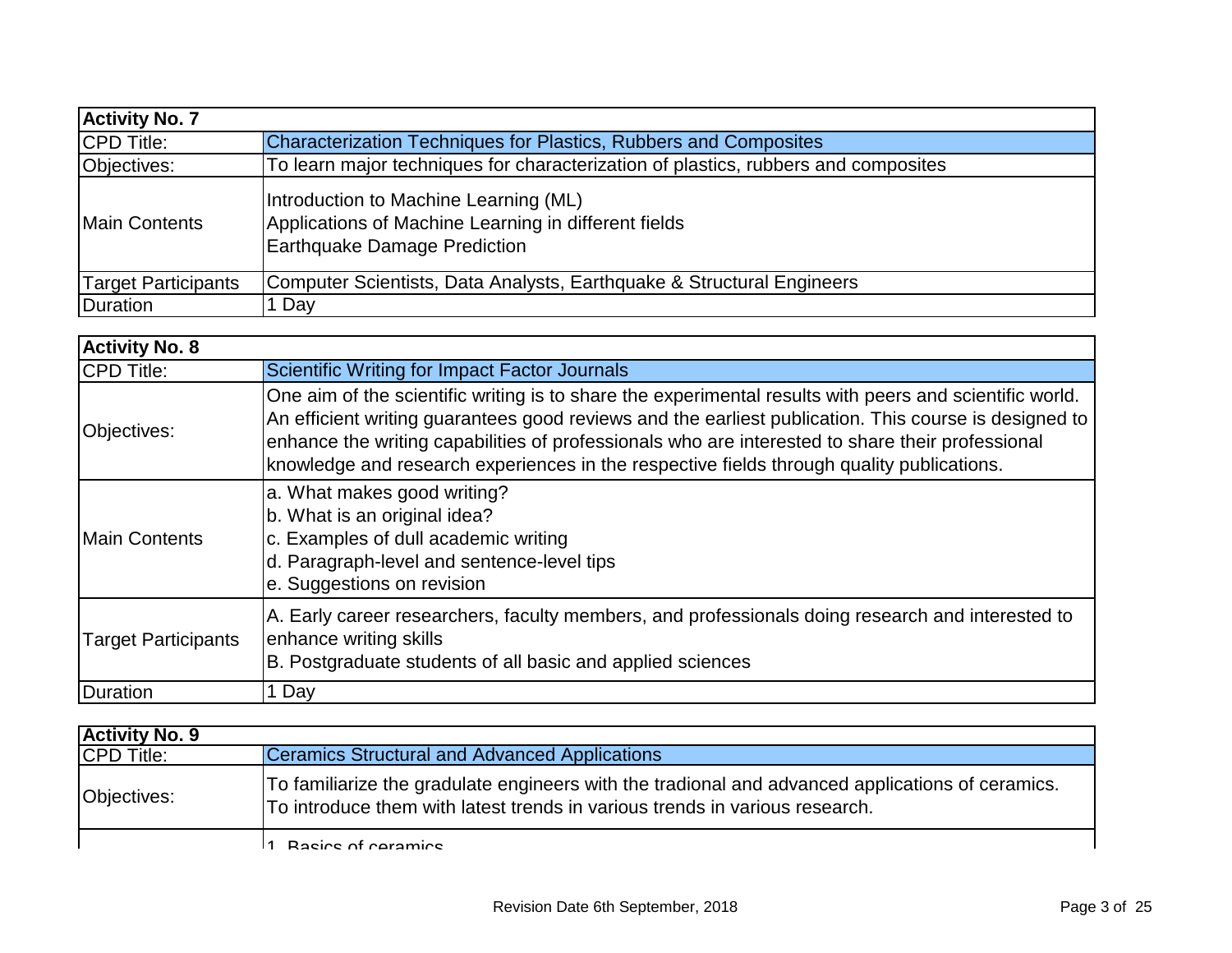| <b>IMain Contents</b>      | יי האוסוסט וח פאופוסט<br>2. Major Applications of tradional and Advanced Ceramics.<br>3. Important parameters required for various pplications.<br>4. Effects of defects and microstructure on properties<br>15. Case studies |
|----------------------------|-------------------------------------------------------------------------------------------------------------------------------------------------------------------------------------------------------------------------------|
| <b>Target Participants</b> | Material Engineers, Manufacturing Engineers, Chemical Engineers, Mechanical Engineers                                                                                                                                         |
| <b>Duration</b>            | Day                                                                                                                                                                                                                           |

| <b>Activity No.10</b>       |                                                                                                                                                                                                                                                                                                      |
|-----------------------------|------------------------------------------------------------------------------------------------------------------------------------------------------------------------------------------------------------------------------------------------------------------------------------------------------|
| <b>CPD Title:</b>           | Business for Scientists and Engineers: Entrepreneurship                                                                                                                                                                                                                                              |
| Objectives:                 | To transform engineers to entrepreneurs so that they would be able to bear risks, bring innovation,<br>generate employment, and mobilize resources                                                                                                                                                   |
| <b>IMain Contents:</b>      | a. Theories and Significance of Entrepreneurship<br>b. Models of Entrepreneurship Development<br>c. Establishing a New Enterprise<br>d. Recognizing Opportunities & Generating Ideas<br>e. Writing a Business Plan<br>f. Expansion Strategies of an Enterprise<br>g. Personnel Planning & Recruiting |
| <b>Target Participants:</b> | Civil Enineerinrs, Agricultural Engineers, Water Resources engineers, water managers                                                                                                                                                                                                                 |
| Duration:                   | day                                                                                                                                                                                                                                                                                                  |

| <b>Activity No. 11</b> |                                                                                                                                                               |
|------------------------|---------------------------------------------------------------------------------------------------------------------------------------------------------------|
| CPD Title:             | Applications of Computational Fluid Dynamics in Academia and Industry                                                                                         |
| Objectives:            | Introducing engineers to the significance of Computational Fluid Dynamics (CFD), Discussing<br>basics of CFD, conducting tutorials on different applications. |
| <b>Main Contents:</b>  | 1) A Brief Introduction to CFD<br>2) Basics of CFD<br>3) Key steps involved in CFD analysis<br>4) Tutorials on flow and heat transfer analyses                |
| Target Participants:   | All graduate, postgraduate students, faculty members and Industrial professionals                                                                             |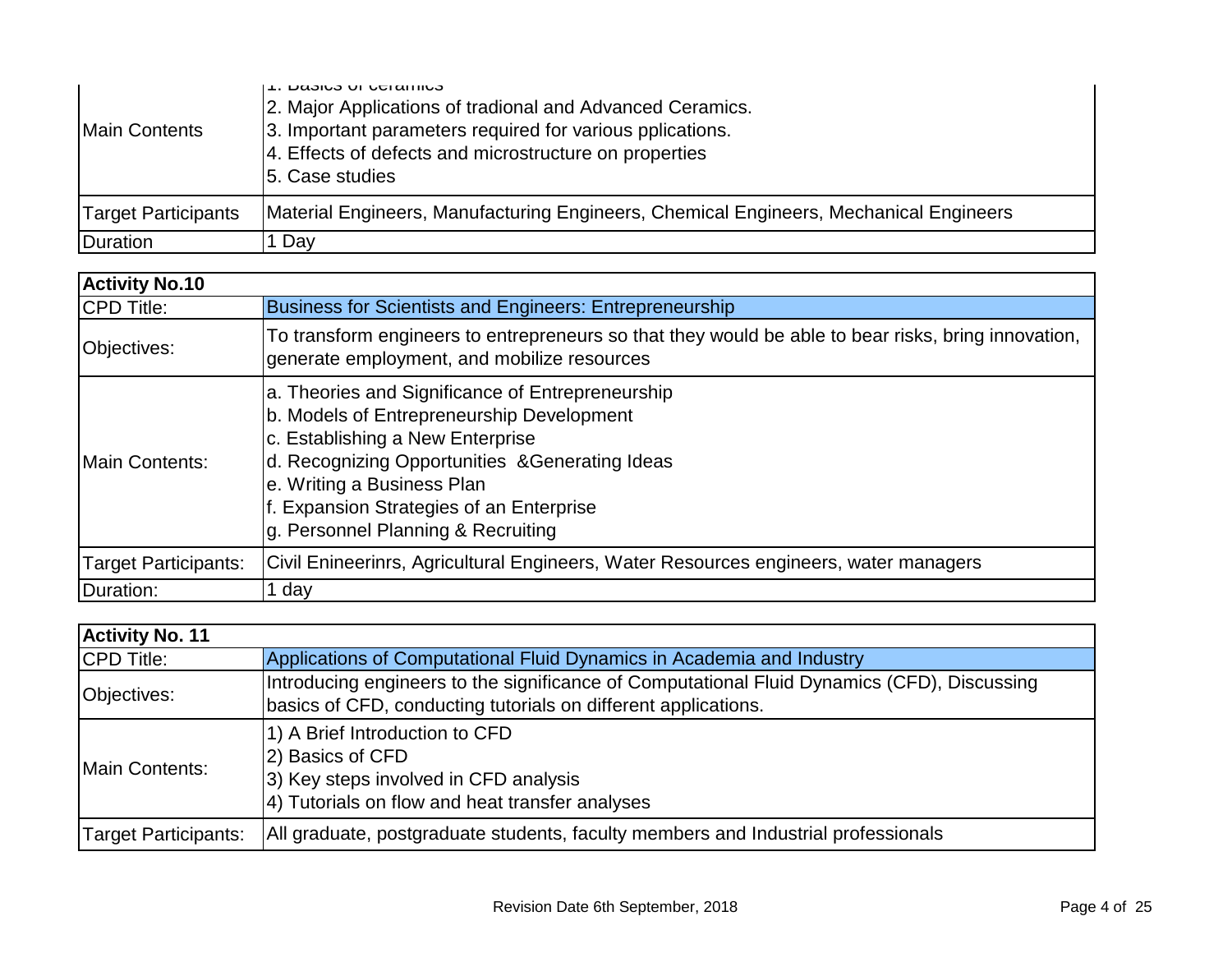| Duration:<br>$\mathbf{1}$<br>do,<br>uav |
|-----------------------------------------|
|-----------------------------------------|

| <b>Activity No.12</b> |                                                                                   |
|-----------------------|-----------------------------------------------------------------------------------|
| <b>CPD Title:</b>     | Crystal Structure by X-ray diffraction.                                           |
| <b>Objectives:</b>    | To familiarize the Engineers and scientist about the X-ray diffraction technique. |
|                       | a. Working principle and working of X-ray diffractometer.                         |
|                       | b. Determination of crystalline structure.                                        |
| <b>Main Contents:</b> | Id. Bulk materials.                                                               |
|                       | le. Thin films.                                                                   |
|                       | f. Nanomaterials.                                                                 |
|                       | Target Participants: All Engineers and scientists.                                |
| Duration:             | day                                                                               |

| <b>Activity No. 13</b>      |                                                                                                                                                                                                                                         |
|-----------------------------|-----------------------------------------------------------------------------------------------------------------------------------------------------------------------------------------------------------------------------------------|
| <b>CPD Title:</b>           | Carbon Capture Storage and Utilization (CCSU)                                                                                                                                                                                           |
| Objectives:                 | • The course will provide a general introduction to CCSU technology, including capture, transport,<br>storage and utilization of CO2.<br>• Integral to course will be an insight from planned and developing projects around the world. |
| <b>IMain Contents:</b>      | • CCSU Overview<br>• Climate Change Science<br>• CO2 Capture Technology Fundamentals<br>• Understanding CO2 properties for transport, storage and utilization                                                                           |
| <b>Target Participants:</b> | Figure Engineers, Technical Managers, Policy Makers in the field of energy, power and environment.<br>Ior Individuals, companies, agencies or regulatory bodies, either public or private involved in climate                           |
| Duration:                   | Day                                                                                                                                                                                                                                     |

| <b>Activity No. 14</b> |                                                                                                                                                                                                           |
|------------------------|-----------------------------------------------------------------------------------------------------------------------------------------------------------------------------------------------------------|
| <b>CPD Title:</b>      | Introduction to Computer Aided Analysis and Design of Buildings                                                                                                                                           |
| Objectives:            | To get an idea of 2-D and 3-D analysis concepts for buildings.<br>Introduction to analysis and design of multistorey bulding in ETAB.<br>Introduction to analysis and design of selected footing in SAFE. |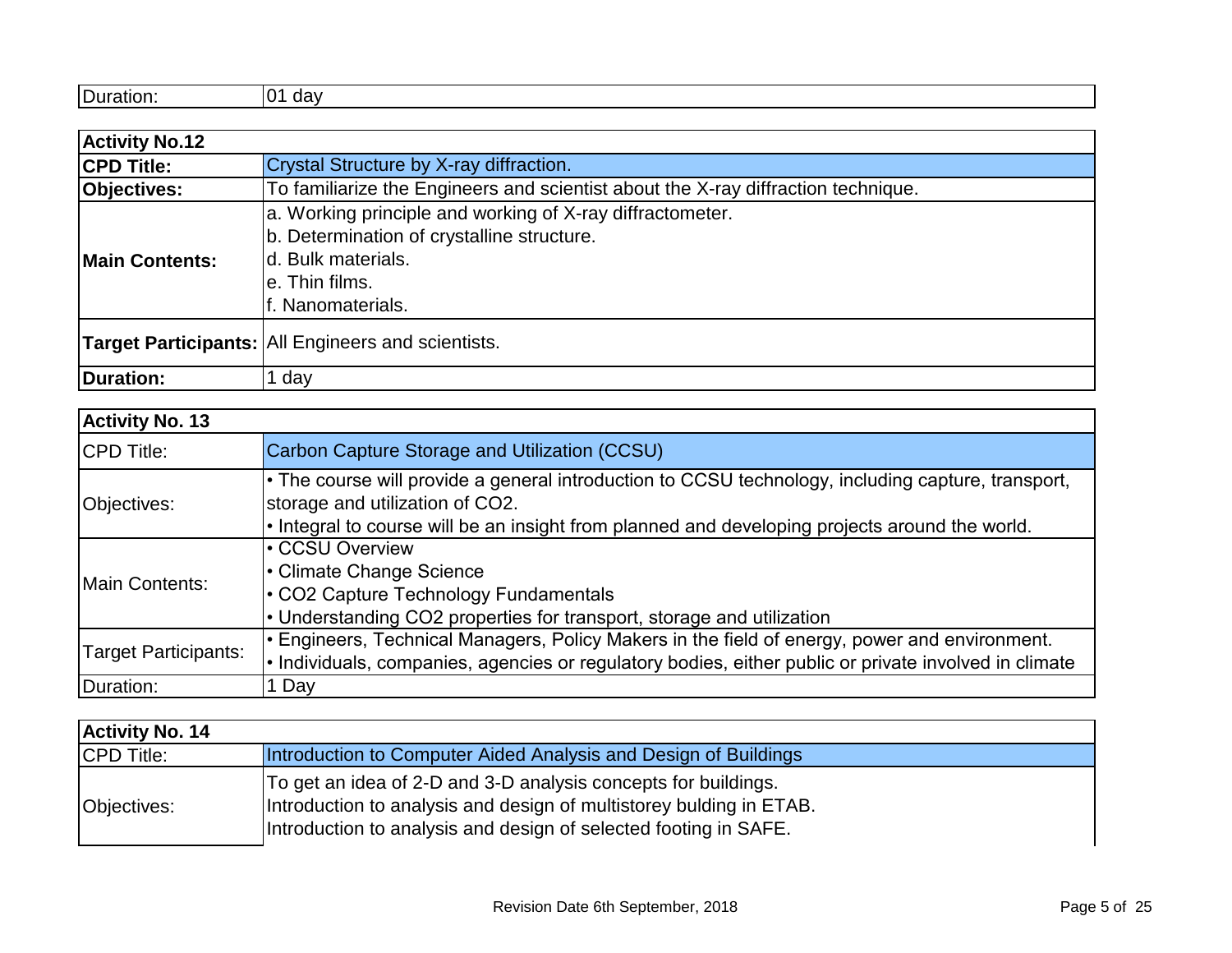| <b>IMain Contents:</b>      | To get an idea of 2-D and 3-D analysis concepts for buildings<br>Introduction to gravity, earthquake and wind loading<br>Development of 2-D and 3-D building model in ETABS<br>Analysis and design of multistorey bulding in ETABS<br>Analysis and Design of selected foundation in SAFE |
|-----------------------------|------------------------------------------------------------------------------------------------------------------------------------------------------------------------------------------------------------------------------------------------------------------------------------------|
| <b>Target Participants:</b> | Civil Engineers, Junior structural engineers, Architectural engineers.                                                                                                                                                                                                                   |
| Duration:                   | Day                                                                                                                                                                                                                                                                                      |

| <b>Activity No. 15</b>     |                                                                                                                                                    |
|----------------------------|----------------------------------------------------------------------------------------------------------------------------------------------------|
| <b>CPD Title:</b>          | Raman Spectroscopy. Dilute magnetic semiconductors for spintronics.                                                                                |
| Objectives:                | 1. To discuss and principle, working and applications of Raman Spectroscopic techniques in                                                         |
| Main Contents              | a. Principle and working of Raman Spectrometer.                                                                                                    |
|                            | b. Utilization of Raman Spectrometer in different industries.                                                                                      |
|                            | c. Basics about the spintronics and diluted magnetic semiconductors.                                                                               |
|                            | d. Research highlights of different characterization tools utilized to study the properties of DMS                                                 |
| <b>Target Participants</b> | Mechanical Engineers, Metallurgical and Material Engineers, Chemical Engineers, Electrical<br>Engineers, Computer Engineers, Physicists, Chemists. |
| Duration                   | 1 Day                                                                                                                                              |

| <b>Activity No. 16</b> |                                                                                                                                                                         |
|------------------------|-------------------------------------------------------------------------------------------------------------------------------------------------------------------------|
| <b>CPD Title:</b>      | A Quick brief on Project Management.                                                                                                                                    |
| Objectives:            | To equip engineering professional with basic project management tools.                                                                                                  |
| Main Contents:         | Definition of project, management and plans; life models; manager and his functions; conception<br>and initiation; phases of project; management theories and concepts. |
| Target Participants:   | Engineering University faculty members, consultants, Academicians, engineering educationists and<br>researchers etc.                                                    |
| Duration:              | Day                                                                                                                                                                     |
|                        |                                                                                                                                                                         |
| <b>Activity No. 17</b> |                                                                                                                                                                         |
| <b>CPD Title:</b>      | Motivation & Moral Management: How to keep you and your subordinates actively participative?                                                                            |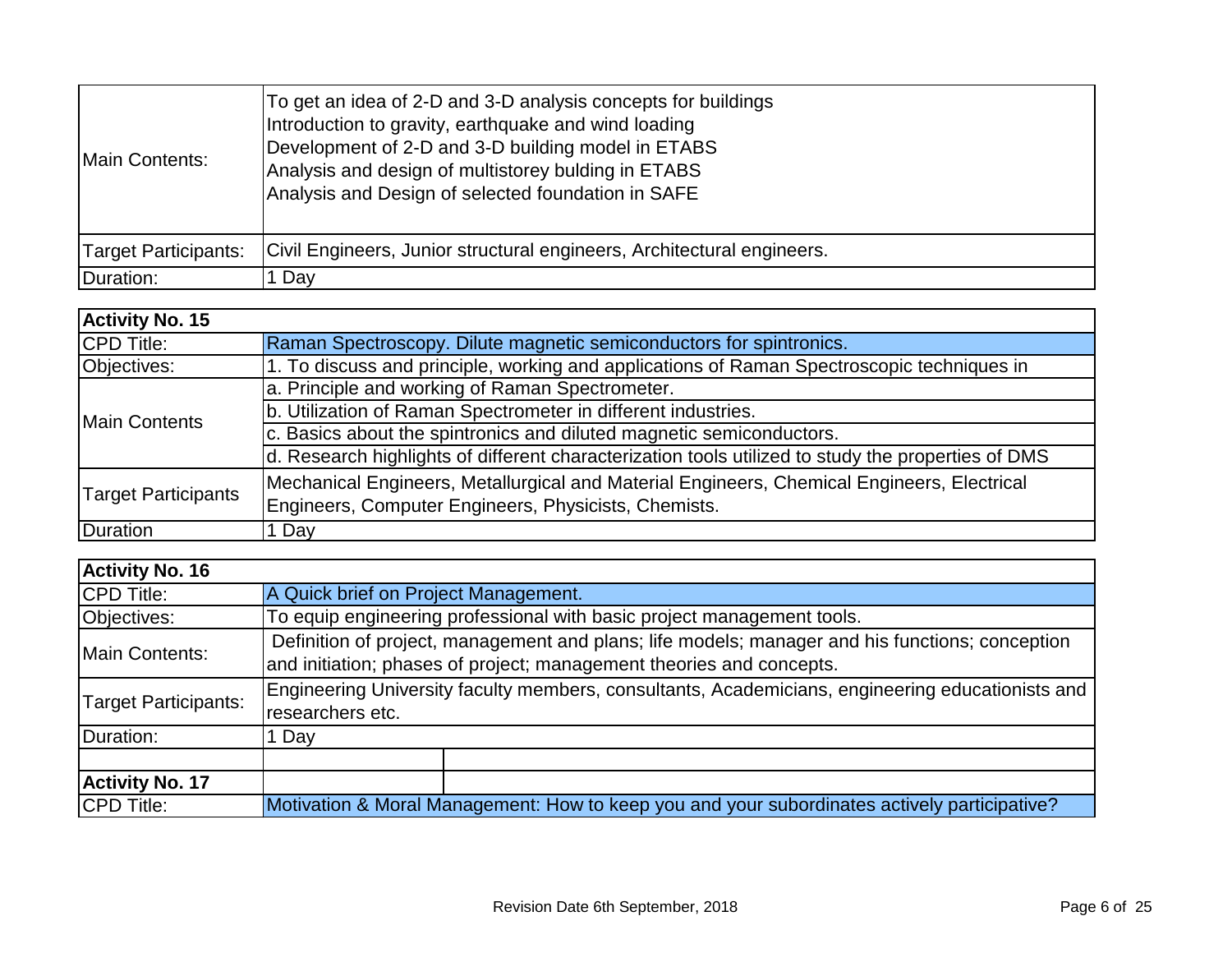| Objectives:          | To help participants stay motivated and keep their subordinates motivated for the relevant roles and<br>responsibilities.                       |
|----------------------|-------------------------------------------------------------------------------------------------------------------------------------------------|
| Main Contents:       | Basic concepts of motivation, theories of motivation; maintenance vs motivation; factors associated<br>with motivation and moral building; etc. |
| Target Participants: | All engineering professionals                                                                                                                   |
| Duration:            | 1 day                                                                                                                                           |

| <b>Activity No. 18</b>      |                                                                                                                       |
|-----------------------------|-----------------------------------------------------------------------------------------------------------------------|
| <b>CPD Title:</b>           | Role of Large Dams in Sustainable Development of Pakistan                                                             |
| Objectives:                 | The objective of this course is                                                                                       |
| <b>IMain Contents:</b>      |                                                                                                                       |
| <b>Target Participants:</b> | Civil Engineers, Site engineers, Structural Engineers, Architectura engineers, Project Managers,<br><b>Architects</b> |
| Duration:                   | day                                                                                                                   |

| <b>Activity No. 19</b> |                                                                                                     |
|------------------------|-----------------------------------------------------------------------------------------------------|
| <b>CPD Title:</b>      | Nano Particles and its Various Applications                                                         |
| Objectives:            | Types of international cements                                                                      |
|                        | Strength gain in concrete.                                                                          |
|                        | Chemical admixtures and Mineral admixture/ pozzolans/ SCMs                                          |
|                        | Producing special concretes                                                                         |
|                        | Durability issues: (Controlling Corrosion, Alkali aggregate, sulphate attacks, Freezing and thawing |
|                        | and initial cracks)                                                                                 |
|                        | Concrete tests (Destructive, Non destructive)                                                       |
|                        | Introduction of fast track construction using form works                                            |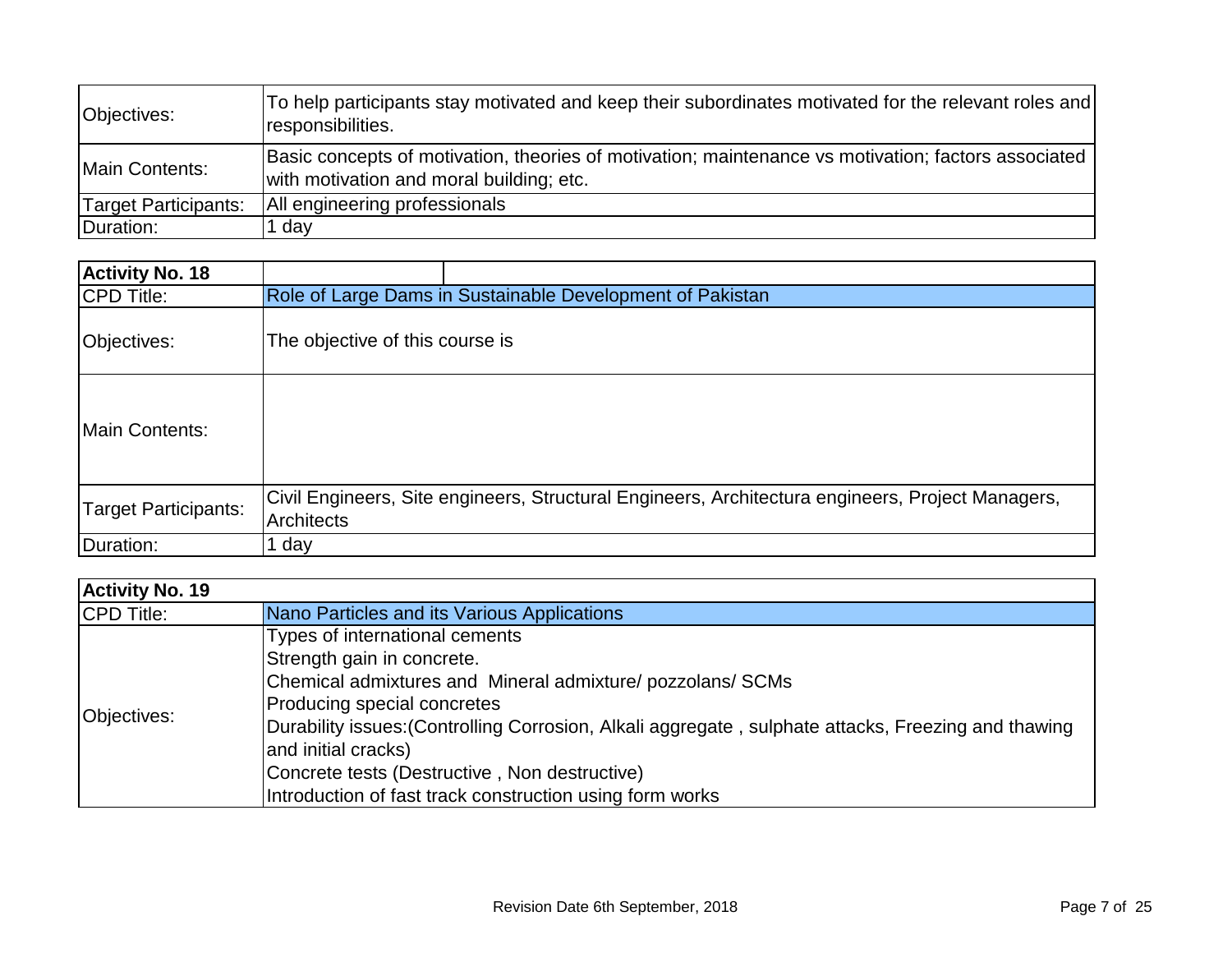| Main Contents:              | Introduction to Nanomaterial<br>Properties and applications of nanomaterials.<br>Analytical techniques.                                                  |
|-----------------------------|----------------------------------------------------------------------------------------------------------------------------------------------------------|
|                             | <b>Particle Size Analyzer</b><br><b>SEM</b><br><b>XRD</b><br><b>AFM</b><br><b>DLS</b><br>Spectroscopic techniques                                        |
| <b>Target Participants:</b> | graduates and postgraduate students and faculty members doing research and working on<br>chemistry specifically chemistry in relevance to nanomaterials. |
| Duration:                   | Day                                                                                                                                                      |

| <b>Activity No. 20</b> |                                                                                                                                                                                                                          |
|------------------------|--------------------------------------------------------------------------------------------------------------------------------------------------------------------------------------------------------------------------|
| <b>CPD Title:</b>      | <b>Cements and Concretes</b>                                                                                                                                                                                             |
| Objectives:            | The participants will get awareness about new trends in construction. They will be able to produce<br>special concretes with desired characteristics and will be able to solve everyday concrete durability<br>problems. |
|                        | Strength gain in concrete.                                                                                                                                                                                               |
|                        | Chemical admixtures and Mineral admixture/ pozzolans/ SCMs                                                                                                                                                               |
|                        | Producing special concretes                                                                                                                                                                                              |
| Main Contents:         | Durability issues: (Controlling Corrosion, Alkali aggregate, sulphate attacks, Freezing and thawing<br>and initial cracks)                                                                                               |
|                        | Concrete tests (Destructive, Non destructive)                                                                                                                                                                            |
|                        | Introduction of fast track construction using form works                                                                                                                                                                 |
| Target Participants:   | Civil Engineer, Architectural Engineers, Architects, Transportation Engineers, Site engineers                                                                                                                            |
| Duration:              | 1 Day                                                                                                                                                                                                                    |

| <b>Activity No. 21</b> |                                                                                                    |
|------------------------|----------------------------------------------------------------------------------------------------|
| <b>CPD Title:</b>      | A light weight self-compacting concrete (Foam concrete) with recycled glass powder: Application in |
| Objectives:            | The objectives of this program are to review the state of the art in the use of foam concrete in   |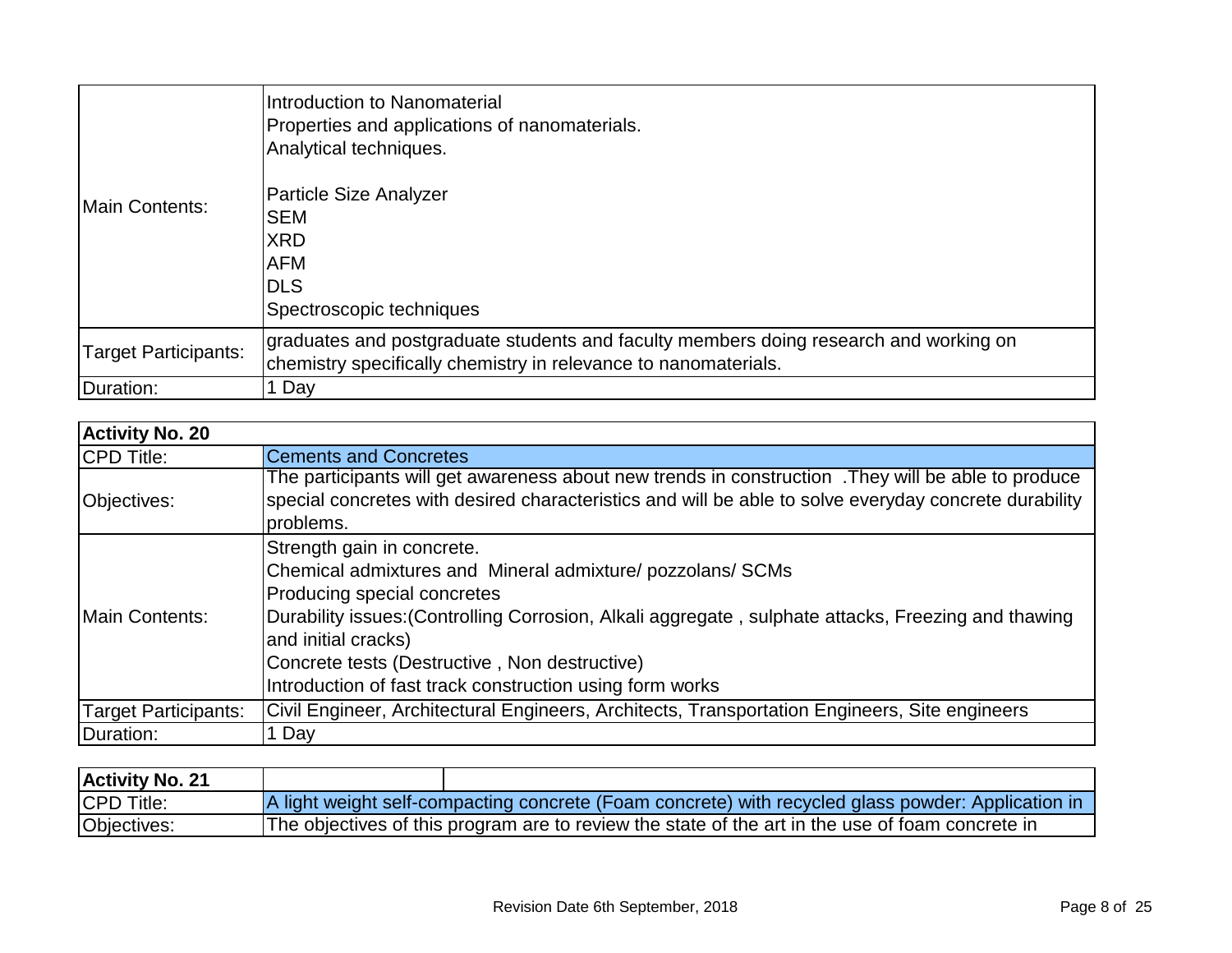| Main Contents:       | Foam concrete possesses characteristics such as low weight, low density, high flowability and self-    |
|----------------------|--------------------------------------------------------------------------------------------------------|
|                      | compacting concrete, low cement content, low aggregate usage and high thermal insulation. In this      |
|                      | one day seminar, details of mix designs of foam concrete, axial and flexural testing of wall panels of |
| Target Participants: | Civil Engineers, Transport and Traffic Engineers, Project Managers and Architects                      |
| Duration:            | dav                                                                                                    |

| <b>Activity No. 22</b>      |                                                                                                                                                 |
|-----------------------------|-------------------------------------------------------------------------------------------------------------------------------------------------|
| CPD Title:                  | Do you do communicate effectively?                                                                                                              |
| Objectives:                 | To train the participants on effective ways of communication and to help them improve their<br>communication skills.                            |
| Main Contents:              | Basic concepts of motivation, theories of motivation; maintenance vs motivation; factors associated<br>with motivation and moral building; etc. |
| <b>Target Participants:</b> | All engineering professionals                                                                                                                   |
| Duration:                   | 1 Day                                                                                                                                           |

| <b>Activity No. 23</b>      |                                                                                                                                                                                                                                                                                                                                                                                       |
|-----------------------------|---------------------------------------------------------------------------------------------------------------------------------------------------------------------------------------------------------------------------------------------------------------------------------------------------------------------------------------------------------------------------------------|
| <b>CPD Title:</b>           | <b>Project Risk Management</b>                                                                                                                                                                                                                                                                                                                                                        |
| Objectives:                 | Risk management is inevitably involved in every aspect of planning and implementing a project. A<br>risk identification workshop will help reduce project uncertainty and volatility around project scope,<br>schedule, quality, and cost variances.                                                                                                                                  |
| <b>IMain Contents:</b>      | a. Introduction to Risk and Risk Management basics<br><b>b.</b> Risk appetite and tolerance<br>c. Types of risk<br>d. Techniques for identification<br>e. Evaluating impact<br>f. Quantitative and qualitative risk analysis methods<br>g. Risk Management Plan                                                                                                                       |
| <b>Target Participants:</b> | An excellent opportunity for:<br>Engineers of all types, project managers and project team members, programme managers, project<br>sponsors, planning advisers, technical managers, project engineers, system engineers, software<br>systems engineers, those who are involved in the design, procurement, and implementation of<br>technical, construction, IT, or service projects. |
| Duration:                   | . day                                                                                                                                                                                                                                                                                                                                                                                 |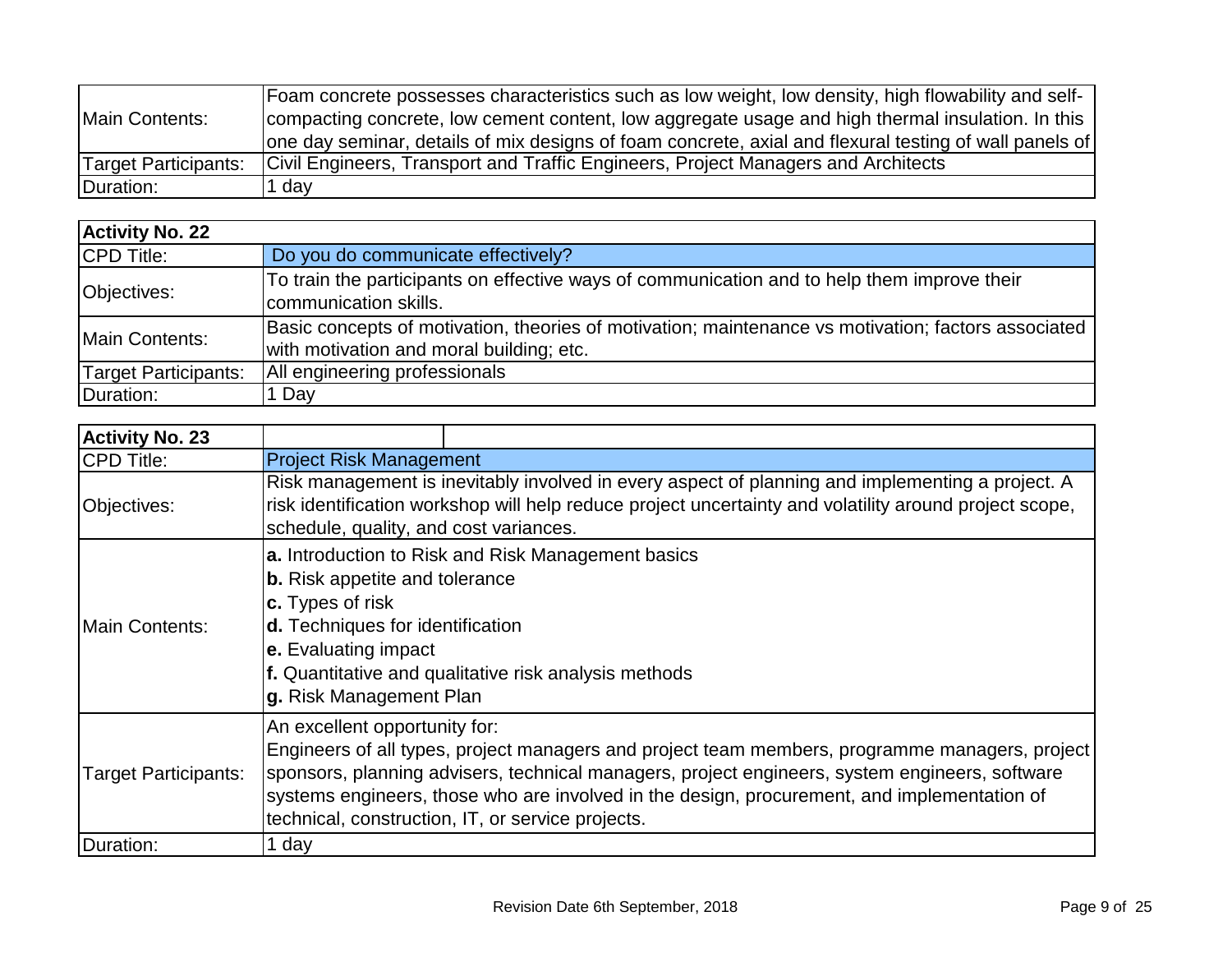| <b>Activity No. 24</b> |                                            |
|------------------------|--------------------------------------------|
| <b>CPD Title:</b>      | Tools to Improve Your Professional Writing |
| Objectives:            |                                            |
| Main Contents:         |                                            |
| Target Participants:   | <b>Engineers of All Disciplines</b>        |
| Duration:              | Day                                        |

| <b>Activity No. 25</b> |                                                                                                                                                          |
|------------------------|----------------------------------------------------------------------------------------------------------------------------------------------------------|
| <b>CPD Title:</b>      | Perovskite Structures and its Applications in Energy devices                                                                                             |
| Objectives:            | Learing of new ceramic structures, synthesis and its applications in fabrication of energy devices.                                                      |
| <b>Main Contents:</b>  | 1. Perovskite structure<br>2. Electromechanical properties and interpertation<br>3. Hybride structures<br>4. Energy devices fabrciation and applciations |
| Target Participants:   | Metallurgical and Materials Engineers, Chemial and Polymer Engineers, Physicist and Open to all                                                          |
| Duration:              | 1 day                                                                                                                                                    |

| <b>Activity No. 26</b>      |                                                                                                                                                                                                                            |
|-----------------------------|----------------------------------------------------------------------------------------------------------------------------------------------------------------------------------------------------------------------------|
| CPD Title:                  | <b>Slope Stability</b>                                                                                                                                                                                                     |
| Objectives:                 | To give participants a basic run-through identification of rock type and structure and a an overview<br>of rock support system in slope and tunnel engineering. The topic covers slope as well as roof<br>control systems. |
| Main Contents:              | Basic introduction to rock types and structures; rock characterization methods; roof support system;<br>slope support systems, rock bolts; etc.                                                                            |
| <b>Target Participants:</b> | Mining, geological and civil engineering professionals.                                                                                                                                                                    |
| Duration:                   | 1 Day                                                                                                                                                                                                                      |

| <b>Activity No. 27</b> |                                                                   |
|------------------------|-------------------------------------------------------------------|
| <b>CPD</b>             | <b>IParticle Swarm</b>                                            |
| Title:                 | n Optimization and Its Variants: Applications and Implementations |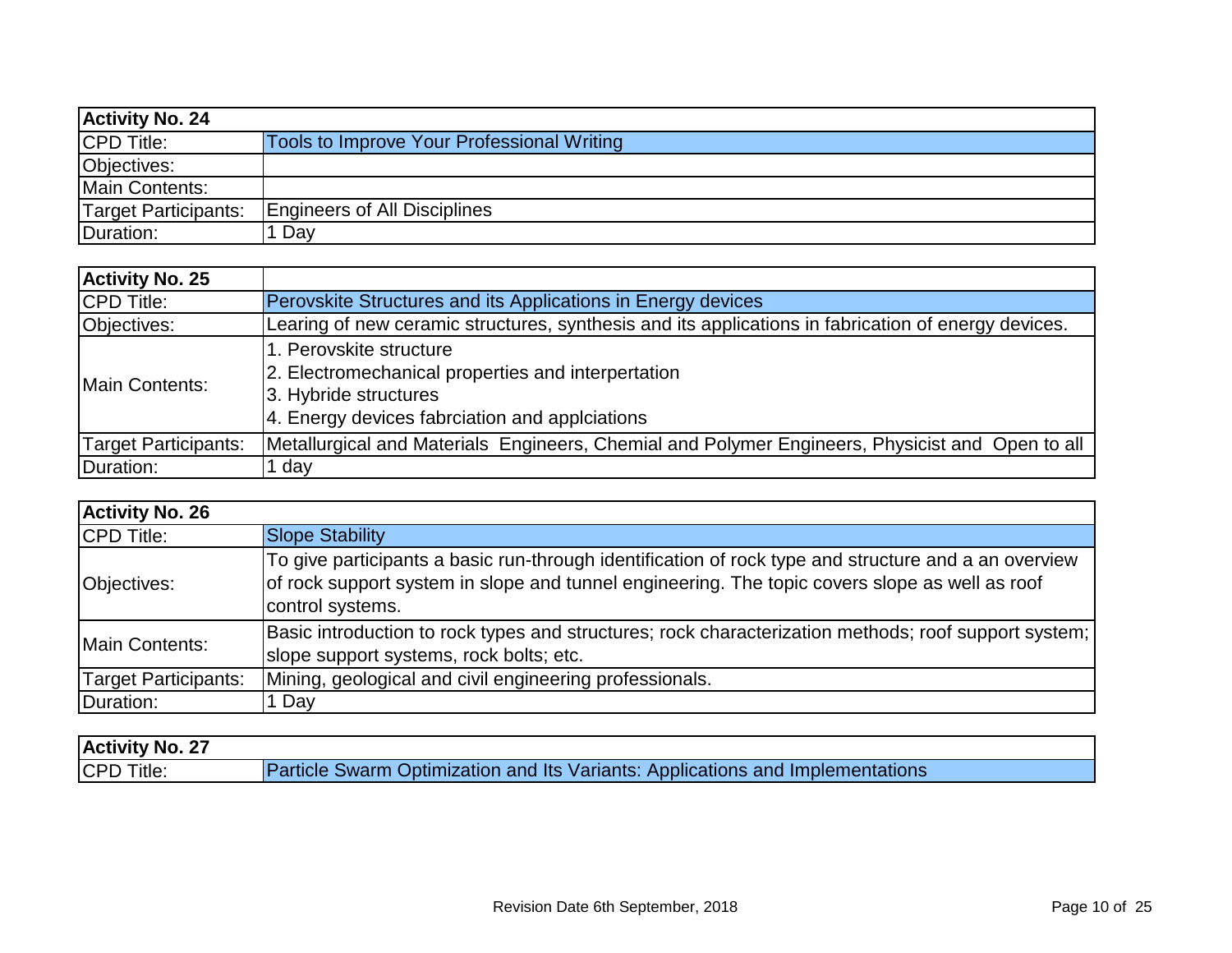| Objectives:                 | Particle swarm optimization has now become a famous meta heuristic optimization algorithm in<br>terms of its applications in various optimization problems. It has shown brilliant performance in<br>optimization problems in the domain of electrical engineering. Many masters and PhD students can<br>use these algorithms as tools in their research works.                                                                                                                                                                                                                                                                                                                                                                                             |
|-----------------------------|-------------------------------------------------------------------------------------------------------------------------------------------------------------------------------------------------------------------------------------------------------------------------------------------------------------------------------------------------------------------------------------------------------------------------------------------------------------------------------------------------------------------------------------------------------------------------------------------------------------------------------------------------------------------------------------------------------------------------------------------------------------|
| Main Contents:              | The workshop aims to familiarize the audience about the MATLAB programming of PSO algorithms<br>on optimization problems. Some test functions will be taken and will be programmed. The course is<br>aimed to cover the fundamental concepts of diagnostics and condition monitoring of electrical<br>equipment for insulation coordination assessment. The magnitude of the operating and the<br>associated test voltages stressing the electrical equipment will be reviewed. The electrical and<br>physical properties of the insulation of electrical equipment in characterizing and assessing the<br>condition of the materials will be covered. A range of non-destructive, physical and chemical<br>diagnostic test methods will be also discussed. |
| <b>Target Participants:</b> | The Masters and PhD students who want to learn meta-heuristic optimization techniques.                                                                                                                                                                                                                                                                                                                                                                                                                                                                                                                                                                                                                                                                      |
| Duration:                   | 1 Day                                                                                                                                                                                                                                                                                                                                                                                                                                                                                                                                                                                                                                                                                                                                                       |

| <b>Activity No. 28</b> |                                                                                                                                                                  |
|------------------------|------------------------------------------------------------------------------------------------------------------------------------------------------------------|
| CPD Title:             | Water Resources Management in Pakistan: Threats and Opportunities                                                                                                |
| Objectives:            | To discuss water resources situation, management issues and challenges faced by the country.                                                                     |
| Main Contents:         | 1) Options, on-going and futuristic projects and strategies available to cope with water problems.<br>[2] Water resources management in arid agricultural areas. |
| Target Participants:   | All engineers registered with PEC                                                                                                                                |
| Duration:              | $101$ day                                                                                                                                                        |

| <b>Activity No. 29</b> |                                                                                                     |
|------------------------|-----------------------------------------------------------------------------------------------------|
| <b>CPD Title:</b>      | Investigation of Mechanical Properties of Concrete                                                  |
|                        | The objective of this course is to know about the mechanical properties of concrete. Determination  |
| Objectives:            | of different mechanical properties of concrete ad their evolution over the time. Testing methods to |
|                        | find out the properties of concrete.                                                                |
| <b>IMain Contents:</b> | Introduction to mechanics of concrete.                                                              |
|                        | Discussion on mechanical properties of concrete.                                                    |
|                        | Testing methods and Analytical methods to find out concrete properties.                             |
|                        | Evolution of mechanical properties of concrete.                                                     |
|                        | Discussion on research work on properties of concrete.                                              |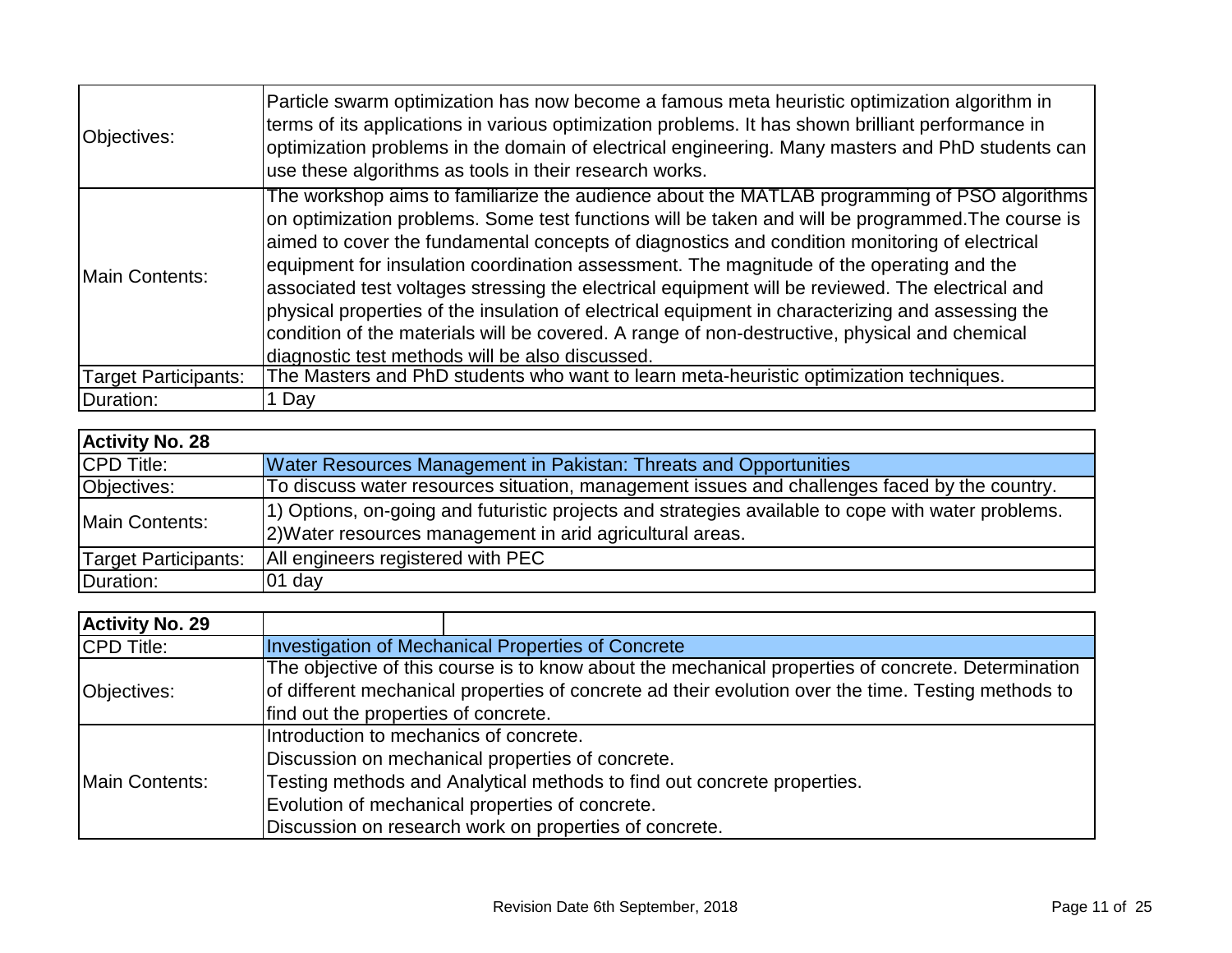| Target Participants: | Civil Engineers, Site engineers, Structural Engineers, Architectura engineers, Project Managers,<br><b>Architects</b> |
|----------------------|-----------------------------------------------------------------------------------------------------------------------|
| Duration:            | dav                                                                                                                   |

| <b>Activity No. 30</b>      |                                                                                                                                                                                                                                                                                                                                                                             |
|-----------------------------|-----------------------------------------------------------------------------------------------------------------------------------------------------------------------------------------------------------------------------------------------------------------------------------------------------------------------------------------------------------------------------|
| <b>CPD Title:</b>           | <b>Technical Writing for Engineers</b>                                                                                                                                                                                                                                                                                                                                      |
| Objectives:                 | • To enable the participants to write effective emails, letters and abstracts.<br>• To enable the participants to cite and paraphrase properly while writing reports.<br>$\cdot$ To make the participants understand the format and intricacies of a technical report.                                                                                                      |
| <b>IMain Contents:</b>      | a. Understanding of various transportation systems; development and evolution,<br>b. Significance of evalauting economic and statistical aspects of these systems; assessing the<br>needs and outcomes<br>c. Concepts, methods and techniques for evaluation<br>d. Use of relevant software and computing tools<br>e. Case studies of practical applications/implementation |
| <b>Target Participants:</b> | • All engineering graduates who intend to hone their technical writing skills<br>• Engineering students and faculty member                                                                                                                                                                                                                                                  |
| Duration:                   | day                                                                                                                                                                                                                                                                                                                                                                         |

| <b>Activity No. 31</b> |                                                                                                                                                                                                                                                                                                                                                                                                                                                                                                                                                                                                                   |
|------------------------|-------------------------------------------------------------------------------------------------------------------------------------------------------------------------------------------------------------------------------------------------------------------------------------------------------------------------------------------------------------------------------------------------------------------------------------------------------------------------------------------------------------------------------------------------------------------------------------------------------------------|
| <b>CPD Title:</b>      | Budget Sheet, Budget Distribution and Auditing of Budget                                                                                                                                                                                                                                                                                                                                                                                                                                                                                                                                                          |
| Objectives:            | The objective of this lecture is to Learn the ways of:<br>Creating a Budget<br><b>Distribution of Budget</b><br><b>Setting Budget Heads</b><br>Division of Budget Heads into Sub Heads<br>How to create a Budget Sheet<br>The objective of this lecture/Workshop is to provide basic knowledge about audit, budget<br>monitoring and comparison of budgeted revenues and expenses for correct and timely posting, and<br>timely corrections of errors. Government Auditing Standards will be used to do the audit work. The<br>review of a relevant budget and accounting record will be discussed as an example. |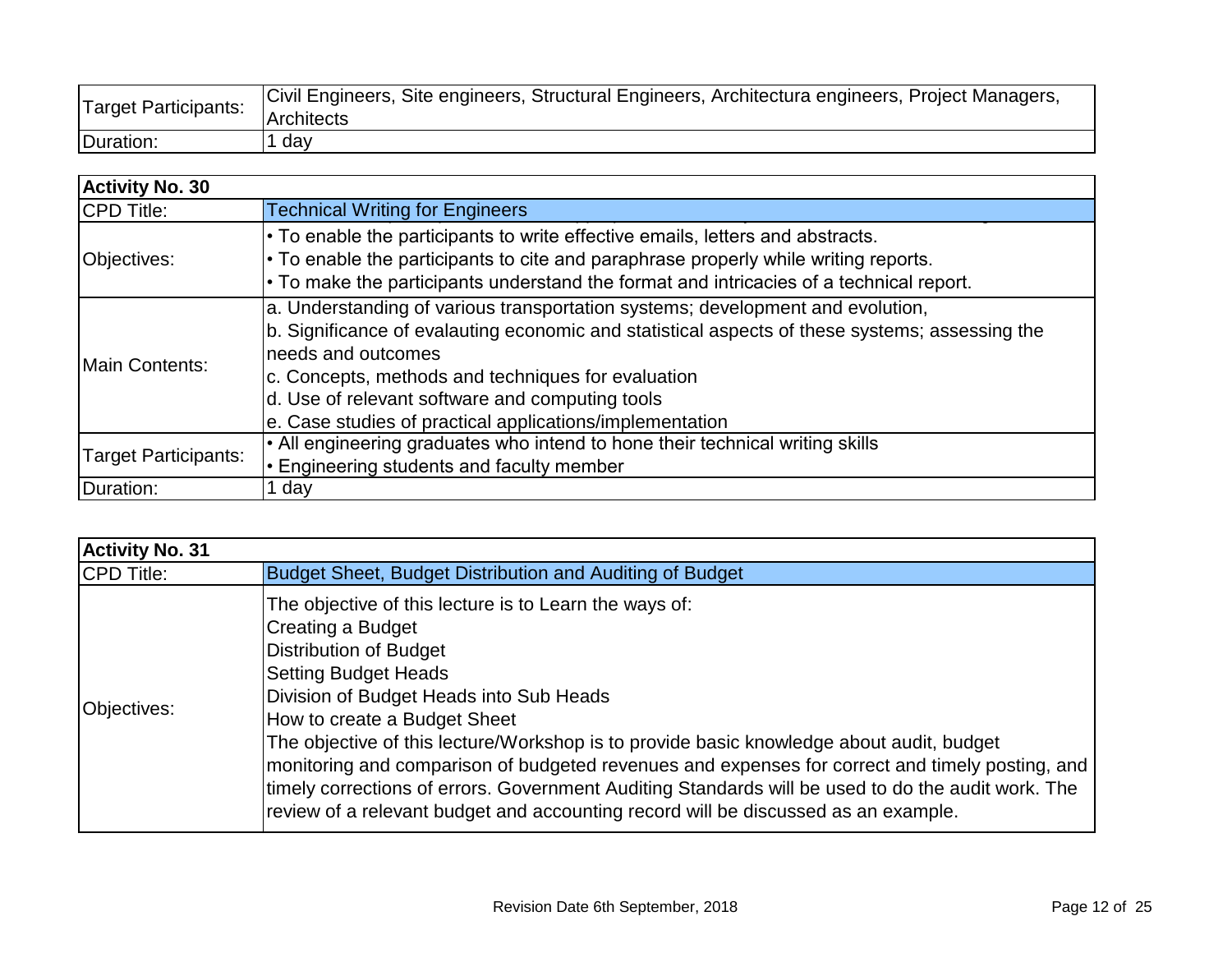| Main Contents:              | 1. Discussions on Budget Distribution into Heads and Sub heads.<br>2. How to utilize Budgets according to PPRA rules.<br>3. Creating Budget Sheets with complete entries and details<br>4. How to manage budget on an annual and monthly basis.<br>Ior Issuing a Purchase Order against the budget Purpose and objectives of the audit<br>• scope and methodology<br>• Evidences of budget vs actual<br>• Scrutiny or auditing of budget<br>• Turnaround time on budget modifications and audit<br>5. Executive summary |
|-----------------------------|-------------------------------------------------------------------------------------------------------------------------------------------------------------------------------------------------------------------------------------------------------------------------------------------------------------------------------------------------------------------------------------------------------------------------------------------------------------------------------------------------------------------------|
| <b>Target Participants:</b> | Faculty members, students, professionals, research scientists interested in this field. Faculty<br>Members, Students, Food Industry, Biotechnologists, Food Inspectors, Pharmacists, Medical<br>Professionals, Research Scientists                                                                                                                                                                                                                                                                                      |
| Duration:                   | 1 Day                                                                                                                                                                                                                                                                                                                                                                                                                                                                                                                   |

| <b>Activity No. 32</b>      |                                                                                                     |
|-----------------------------|-----------------------------------------------------------------------------------------------------|
| <b>CPD Title:</b>           | Study on Concrete Filled Fibre Reinforced Polymer Tube (CFFT) Columns: An innovative and            |
|                             | practical solution to overcome steel corrosion issue.                                               |
|                             | Fibre Reinforced Polymer (FRP) reinforcement has emerged as a viable alternative for steel RC       |
| Objectives:                 | structural elements in corrosive environments. The objective of this seminar will be to investigate |
|                             | the axial and flexural behaviour of circular CFFT columns with and without FRP reinforcing bars.    |
| Main Contents:              | To study the compression, tensile and flexural testing of FRP bars. To study the axial and flexural |
|                             | behavior of CFFTs both experimentally and analytically. To review the available ACI 440.1R-16       |
|                             | design provisions for using FRP reinforcement in structural design and practice.                    |
| <b>Target Participants:</b> | Civil Engineers, Structural Engineers, Project Managers, Architects                                 |
| Duration:                   | 1 day                                                                                               |

| <b>Activity No. 33</b> |                                                                                                                                                                                                                          |
|------------------------|--------------------------------------------------------------------------------------------------------------------------------------------------------------------------------------------------------------------------|
| <b>CPD Title:</b>      | Biomedical applications of Nanoparticles and magnetic properties of materials.                                                                                                                                           |
| Objectives:            | 1 To familiarize the engineers about the synthesis, characterization, and biomedical applications of<br>Inanoparticles.<br>2 To familiarize the engineers about the magnetism, magnetic materials, and its applications. |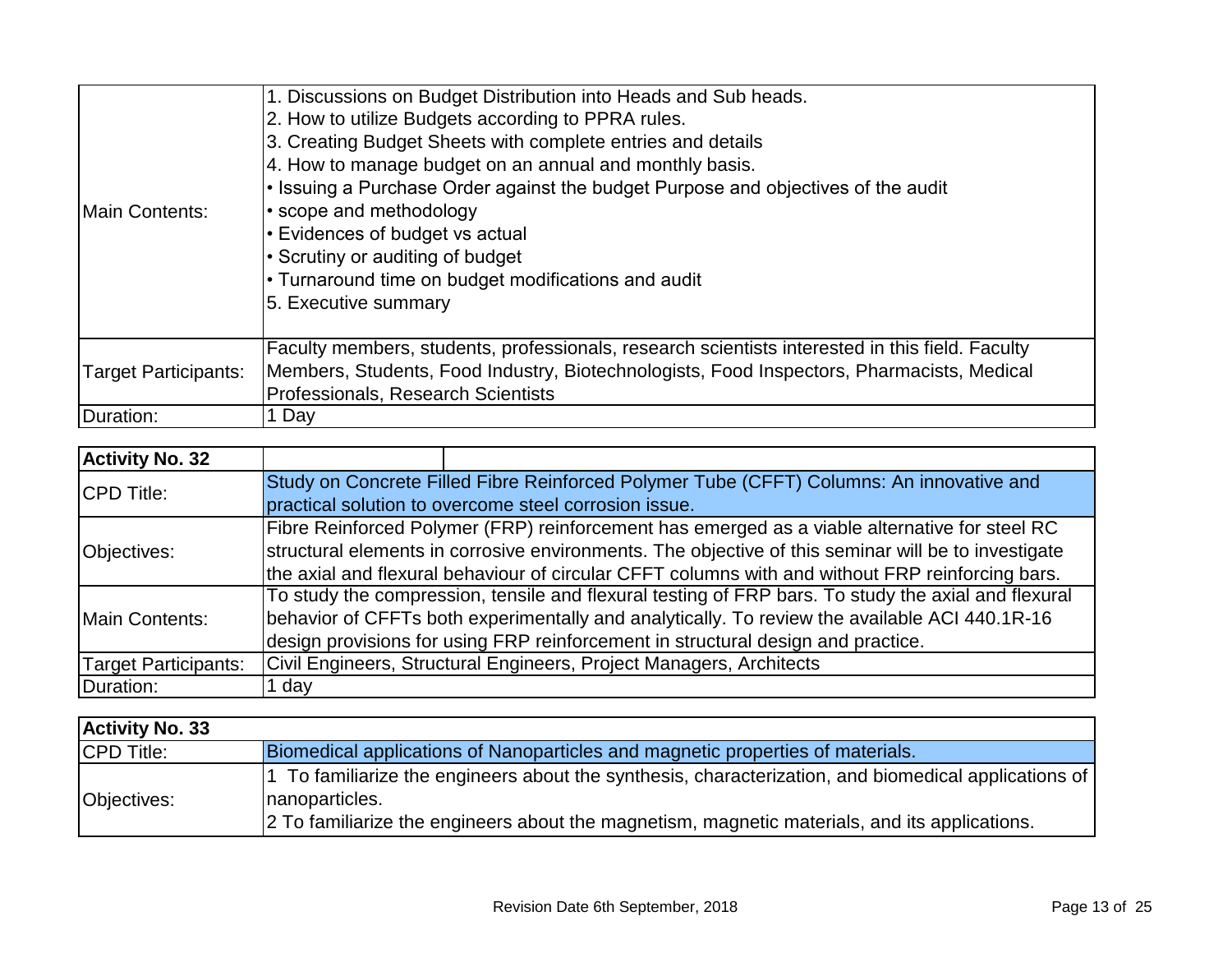| <b>IMain Contents:</b> | a. Synthesis and characterization of nanoparticles.<br>b. Biomedical applications of nanoparticles.<br>c. Basic concepts of magnetism and magnetic materials.<br>d. Characterization, data analysis and novel applications. |
|------------------------|-----------------------------------------------------------------------------------------------------------------------------------------------------------------------------------------------------------------------------|
| Target Participants:   | Metallurgical and Material Engineers, Chemical Engineers, Biomedical Engineers, Electrical<br>Engineers, Computer Engineers, Physicists, Chemists.                                                                          |
| Duration:              | Day                                                                                                                                                                                                                         |

| <b>Activity No. 34</b>      |                                                                                                                                                                                                                                                                                                                                                                                                               |
|-----------------------------|---------------------------------------------------------------------------------------------------------------------------------------------------------------------------------------------------------------------------------------------------------------------------------------------------------------------------------------------------------------------------------------------------------------|
| <b>CPD Title:</b>           | Quantification of wind energy potential: Feasibility to Levelized cost of Energy                                                                                                                                                                                                                                                                                                                              |
| Objectives:                 | The specific objective of this CPD is to enable the participant to perform analysis for the techno-<br>economical potential of an area/ zone for the development of a wind energy form.                                                                                                                                                                                                                       |
| <b>IMain Contents:</b>      | 1. An overview of the wind form industry on the global scale. 2. Main components of wind turbine<br>along with cost factors. 3. Evaluation of a particular area for the potential of wind energy on the<br>basis of wind-data. 4. Analysis of the levelized cost of wind energy production over the life cycle of<br>the wind form, including (i) capital investment and (ii) Operation and maintenance cost. |
| <b>Target Participants:</b> | All engineering professionals                                                                                                                                                                                                                                                                                                                                                                                 |
| Duration:                   | 1 Day                                                                                                                                                                                                                                                                                                                                                                                                         |

| <b>Activity No. 35</b>      |                                                                                                                                                                                                                                                                                                                                                                                                                                                               |
|-----------------------------|---------------------------------------------------------------------------------------------------------------------------------------------------------------------------------------------------------------------------------------------------------------------------------------------------------------------------------------------------------------------------------------------------------------------------------------------------------------|
| <b>CPD Title:</b>           | <b>Machine Learning</b>                                                                                                                                                                                                                                                                                                                                                                                                                                       |
| Objectives:                 | Machine learning (ML) is the science of getting computers to act without being explicitly<br>programmed.                                                                                                                                                                                                                                                                                                                                                      |
| <b>IMain Contents:</b>      | Applications of Machine Learning includes automatic speech recognition, self-driving cars, effective<br>web search, and computer vision. These days, machine learning has become so pervasive in our<br>lives that we use it dozens of times in a day without knowing it. Researchers think ML has potential<br>to make progress towards human-level artificial intelligence (AI). In this workshop, we look at<br>basics of ML and its various applications. |
| <b>Target Participants:</b> | <b>Engineers of all Disciplines</b>                                                                                                                                                                                                                                                                                                                                                                                                                           |
| Duration:                   | Day                                                                                                                                                                                                                                                                                                                                                                                                                                                           |

| <b>Activity No. 36</b> |                                                                                    |
|------------------------|------------------------------------------------------------------------------------|
| <b>CPD Title:</b>      | Characterization Techniques for Plastics, Rubbers and Composites                   |
| Objectives:            | To learn major techniques for characterization of plastics, rubbers and composites |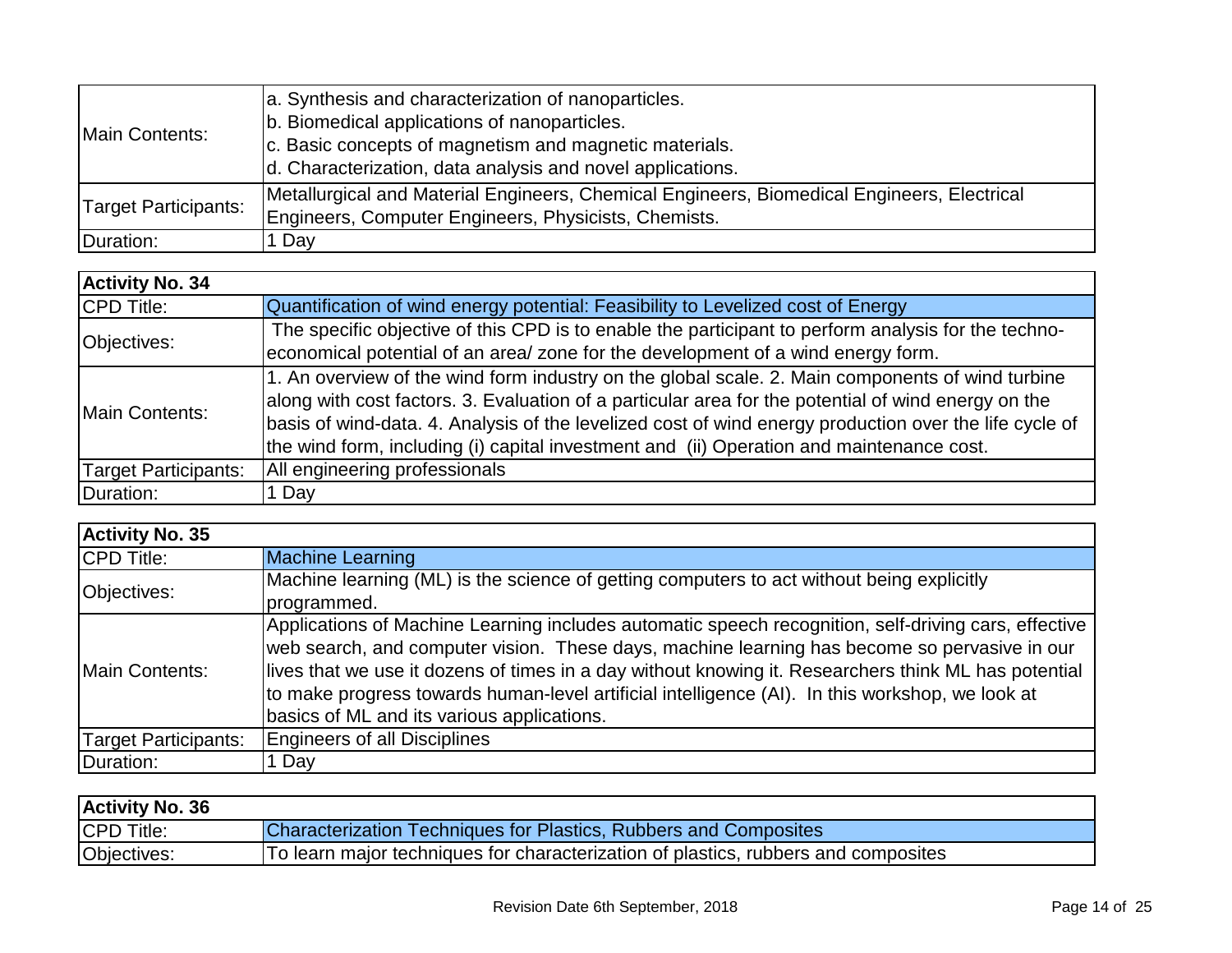| Main Contents:              | 1. Thermal & thermo-mechanical characterization tecnniques<br>2. Material identifiication techniques<br>3. Data interpretation & analysis of results<br>4. Laboratory visit |
|-----------------------------|-----------------------------------------------------------------------------------------------------------------------------------------------------------------------------|
| <b>Target Participants:</b> | Polymer Engineers, Polymer Chemists, Rubber Technologists, Chemial Engineers                                                                                                |
| Duration:                   | Day                                                                                                                                                                         |

| <b>Activity No. 37</b>      |                                                                                                                                                                                                                                                                                                                                                                             |
|-----------------------------|-----------------------------------------------------------------------------------------------------------------------------------------------------------------------------------------------------------------------------------------------------------------------------------------------------------------------------------------------------------------------------|
| <b>CPD Title:</b>           | <b>Economic and Statistical Evaluation of Transportation Systems</b>                                                                                                                                                                                                                                                                                                        |
| Objectives:                 | The objective of this course includes capacity building of participants to understand economic<br>functioning and statistical significance of transportation systems. Furthermore this course will help<br>the participants to understand the application of various software based statistical tools and<br>economic evaluation of transportation systems.                 |
| <b>Main Contents:</b>       | a. Understanding of various transportation systems; development and evolution,<br>b. Significance of evalauting economic and statistical aspects of these systems; assessing the<br>needs and outcomes<br>c. Concepts, methods and techniques for evaluation<br>d. Use of relevant software and computing tools<br>e. Case studies of practical applications/implementation |
| <b>Target Participants:</b> | All graduates including engineers, practioners, consultants, innovators/researchers as well students<br>related to transportation engieering and any other engineering discpline where system concepts<br>can be applied.                                                                                                                                                   |
| Duration:                   | 1 Day                                                                                                                                                                                                                                                                                                                                                                       |

| <b>Activity No. 38</b> |                                                                                                                                                                                                                                                                                                                                                                      |
|------------------------|----------------------------------------------------------------------------------------------------------------------------------------------------------------------------------------------------------------------------------------------------------------------------------------------------------------------------------------------------------------------|
| <b>CPD Title:</b>      | <b>Isolation &amp; Structural Elucidaiton of Terpenoids</b>                                                                                                                                                                                                                                                                                                          |
| Objectives:            | Terpenoids, are the most numerous and structurally diverse natural products found in many plants.<br>The main objective is to provide the understanding about terpenoid structures and functions as<br>several studies, preclinical, and clinical have confirmed that this class of compounds displays a<br>wide array of very important pharmacological properties. |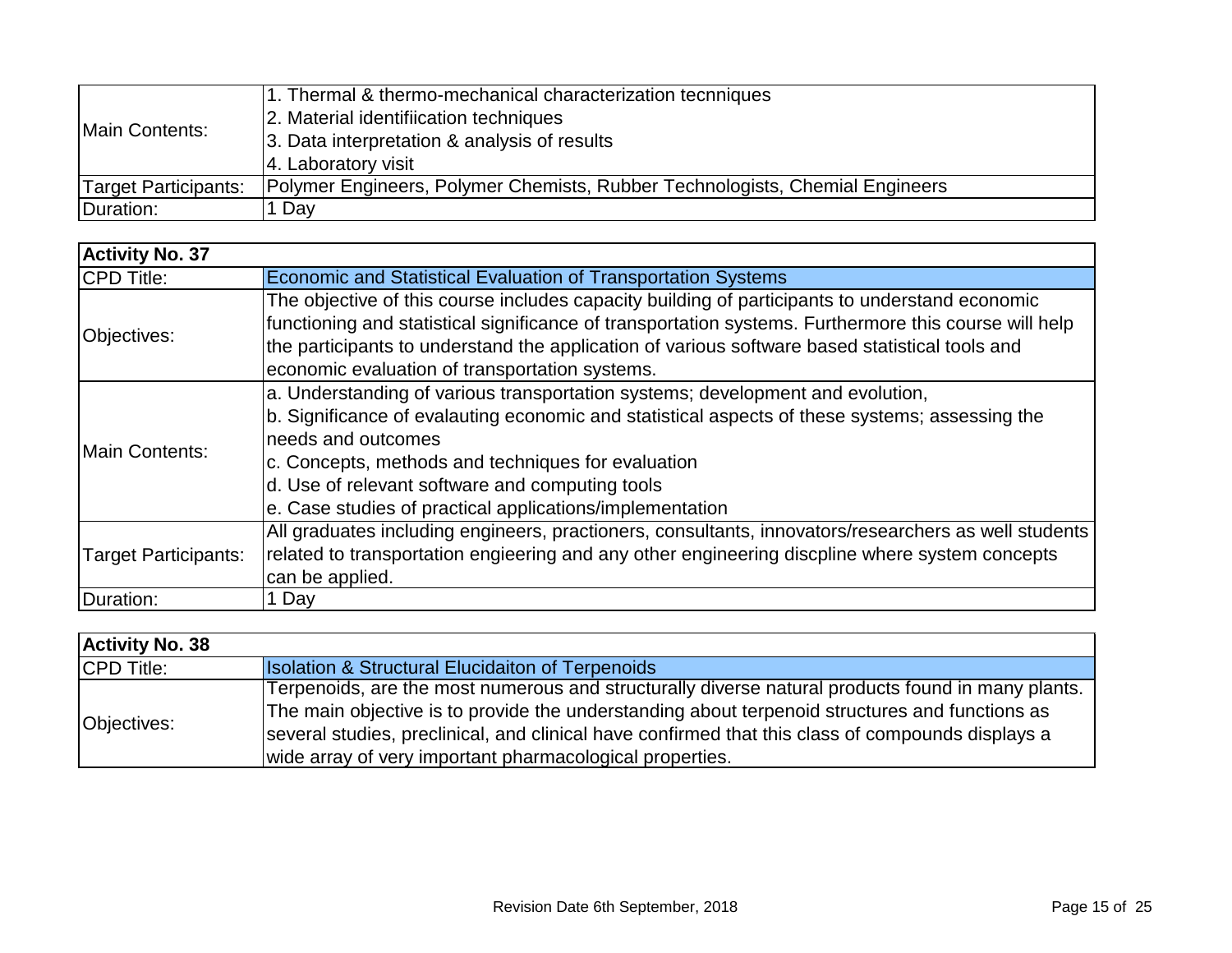|                      | a. Introduction, sources and uses of terpenoids                                             |
|----------------------|---------------------------------------------------------------------------------------------|
|                      | b. Classification of terpenoids providing brief description of main groups                  |
| Main Contents:       | c. Methods of isolation                                                                     |
|                      | d. Structural Determination by different methods.                                           |
|                      | le. Some examples exercises.                                                                |
| Target Participants: | The workshop is intended for Master's and PhD students and practising electrical engineers. |
| Duration:            | Day                                                                                         |

| <b>Activity No. 39</b> |                                                                                                                                                                                                                                                                                                                                                                                                                                                                                                                                                                                                                                                                                                                                                                                                                                                                                      |  |
|------------------------|--------------------------------------------------------------------------------------------------------------------------------------------------------------------------------------------------------------------------------------------------------------------------------------------------------------------------------------------------------------------------------------------------------------------------------------------------------------------------------------------------------------------------------------------------------------------------------------------------------------------------------------------------------------------------------------------------------------------------------------------------------------------------------------------------------------------------------------------------------------------------------------|--|
| <b>CPD Title:</b>      | <b>Analytical Treatment of Chamical Compounds</b>                                                                                                                                                                                                                                                                                                                                                                                                                                                                                                                                                                                                                                                                                                                                                                                                                                    |  |
| Objectives:            | i) The objective of this lecture/Workshop is to introduce the vital importance of Various<br>Spectroscopic, Spectrometric and Purification Techniques used for Chemical Characterization and<br>Purification, in the field of Chemistry, Pharmacy, Natural Products etc. and their participation as<br>informative and supportive information methods of analysis.<br>ii) The objective of this lecture/Workshop is to provide basic knowledge about LC-MS, an important<br>tool for separation and characterization. Most advanced analytical technique to be used for<br>analytes separation and structural characterization to molecular level<br>iii) The overall learning objective of this workshop is to demonstrate the principle and working of<br>Atomic Absorption Spectroscopy. The aim is to describe the instrumentation of the instrument and<br>its troubleshooting. |  |
| Main Contents:         | i) Brief Introduction and importance of UV-Vis Spectroscopy FT-IR Spectroscopy NMR<br>Spectroscopy Atomic Absorption Spectroscopy Mass Spectrometry for Characterization of various<br>Molecules in the field of Chemistry, Pharmacy, Cosmetic Chemistry, Natural Products, Food<br>Technology etc. ii) Basic introduction of Instrumentation.<br>Introduction of various analysis modes<br>Case Study of various analyte separation and characterization using LC-MS and MS techniques.,<br>Applications of these techniques in various industries.<br>iii)<br>a) Introduction to Atomic Absorption Spectroscopy<br>b) Principle of the technique<br>c) Discussion on its instrumentation<br>d) Steps necessary for the analysis of metals over the instrument<br>e) Hands – on experience over the instrument<br>f) Data interpretation                                            |  |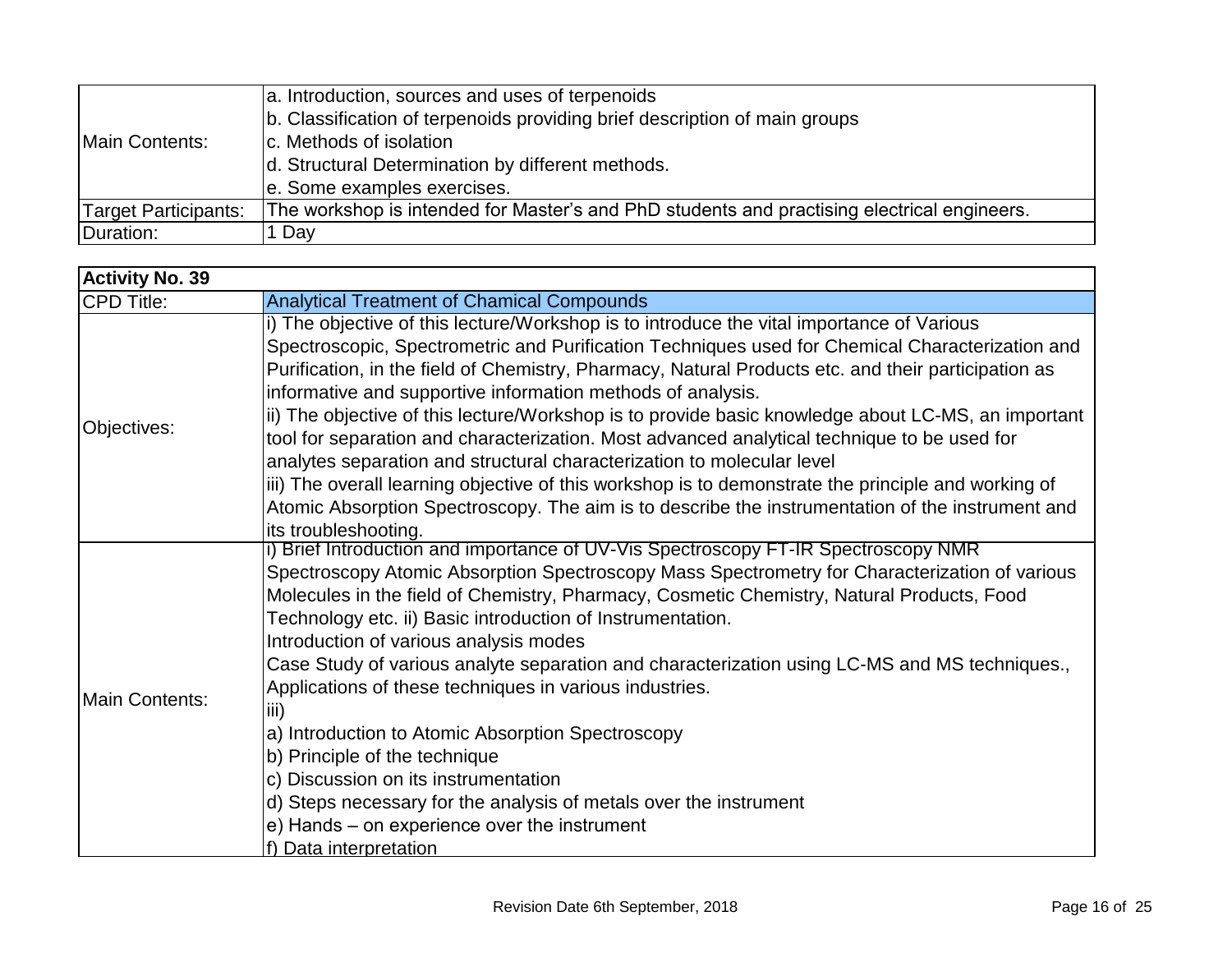|           | Faculty Members, Students, Biochemistry labs, Pharmaceutical industry, Food industry, Chemical<br>Target Participants: Industry, Environment monitoring labs, Research Scientists, all engineering departments of |
|-----------|-------------------------------------------------------------------------------------------------------------------------------------------------------------------------------------------------------------------|
|           | university                                                                                                                                                                                                        |
| Duration: | . Dav                                                                                                                                                                                                             |

| <b>Activity No. 40</b>      |                                                                                                         |
|-----------------------------|---------------------------------------------------------------------------------------------------------|
| <b>CPD Title:</b>           | Strengthening and Repair of Concrete Structures                                                         |
|                             | The main objective is to assess and understand the mechanism of concrete structures deterioration       |
| Objectives:                 | and devise their remedial measures. Moreover, various strengthening, repair and retrofitting            |
|                             | techniques will be evaluated.                                                                           |
|                             | Mechanism for concrete structure deterioration, Structural and durability issues of concrete            |
| Main Contents:              | structures, Service life prediction, Strengthening, repair and rehabiliatation/retrofitting techniques. |
|                             | FRP sheets, NSM methods, Life cycle cost analysis                                                       |
| <b>Target Participants:</b> | Civil Engineers, Assest Managers, Planning Officer, City and Regional Planner                           |
| Duration:                   | day                                                                                                     |

| <b>Activity No. 41</b>      |                                                                                                 |
|-----------------------------|-------------------------------------------------------------------------------------------------|
| <b>CPD Title:</b>           | Advanced Microscopic techniques                                                                 |
|                             | To familiarize the Graduate Engineers with Advanced Microscopic techniques so that they can use |
| Objectives:                 | materials with right properties.                                                                |
|                             | a. Basics of Microscopic techniques.                                                            |
| <b>IMain Contents:</b>      | b. Scanning Electron Microscopy.                                                                |
|                             | c. Transmission Electron Microscopy.                                                            |
|                             | d. Atomic Force Microscopy.                                                                     |
| <b>Target Participants:</b> | Civil Engineers, Mechanical Engineers, Metallurgical Engineers, Chemical Engineers, Electrical  |
|                             | Engineers, Mining Engineers, Geological Engineers, Environmental Engineers, Physicists,         |
|                             | Chemists                                                                                        |
| Duration:                   | day                                                                                             |

| <b>Activity No.42</b> |                                                                                    |
|-----------------------|------------------------------------------------------------------------------------|
| <b>CPD Title:</b>     | <b>OHS Risk Assessment and Management</b>                                          |
| Objectives:           | To make the participants able to access the OH&S Risks and devise control measures |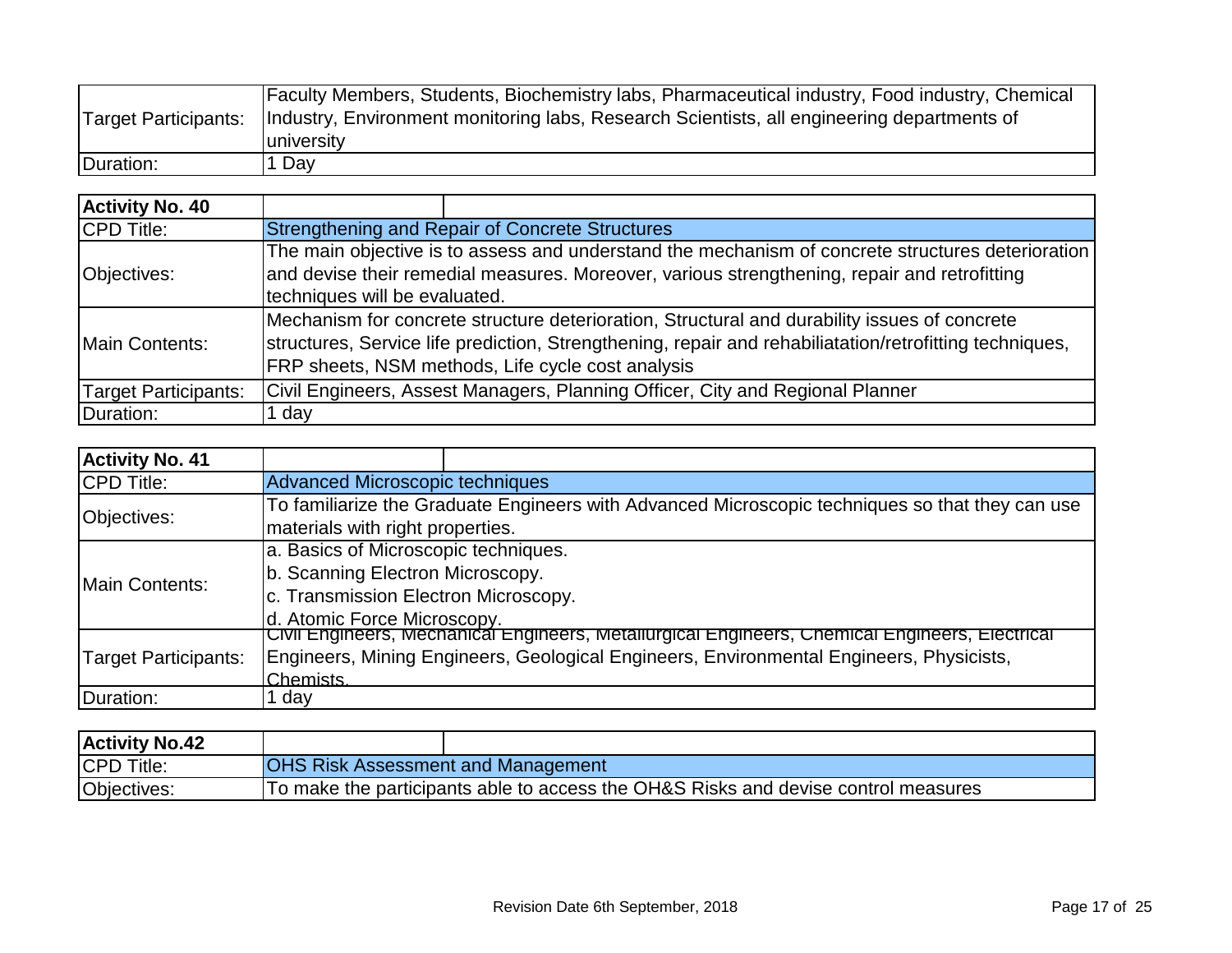| Main Contents:       | a. Fundamentals of Safety/Risks<br>b. Principles of Risk Assessment and Rating<br>c. Risk Control Strategies<br>d. Safety Management System |
|----------------------|---------------------------------------------------------------------------------------------------------------------------------------------|
| Target Participants: | All disciplines of engineers                                                                                                                |
| Duration:            | day                                                                                                                                         |

| <b>Activity No. 43</b>      |                                                                                                                                                                                                                                                                                                                                                                                               |  |
|-----------------------------|-----------------------------------------------------------------------------------------------------------------------------------------------------------------------------------------------------------------------------------------------------------------------------------------------------------------------------------------------------------------------------------------------|--|
| <b>CPD Title:</b>           | Introduction to Highway Bridge Designing                                                                                                                                                                                                                                                                                                                                                      |  |
| Objectives:                 | The main objective is to understand the calculations of various loads acting on the bridges and their<br>cummulative effects. Furthermore, various load transfer components in bridges will be optimized.<br>To develop awareness of bridge inspection and assessment.                                                                                                                        |  |
| <b>IMain Contents:</b>      | Various types of bridges and its load transfer components, Considertions for the load calculations,<br>Live loading, General rules for selecting the bridge dimensions, Design of Super structure and sub<br>structure of prestressed girder deck bridge (deck slab, girder, bearings, piers, piles, abutments etc),<br>NHA guidelines and loadings, Condition assessment of existing bridges |  |
| <b>Target Participants:</b> | Civil Engineers, Structural Engineers, Transportation Engineers, Project Managers, Architects,<br><b>Asset Managers</b>                                                                                                                                                                                                                                                                       |  |
| Duration:                   | day                                                                                                                                                                                                                                                                                                                                                                                           |  |

| <b>Activity No. 44</b> |                                                                                                          |
|------------------------|----------------------------------------------------------------------------------------------------------|
| <b>CPD Title:</b>      | <b>Mathematical Modeling for Fluid Flow Problems</b>                                                     |
|                        | <u>rms vvorksnop will provide participants with nands-on experience in the mathematical modelling or</u> |
| Objectives:            | fluid flow problems. It will also act as an introduction to study group (solving problems). The          |
|                        | Engineering and science students can be benefitted in their professional field of work and               |
|                        | <b>Receprob</b>                                                                                          |
| Main Contents:         | a. Mathematical Modeling and its Applications                                                            |
|                        | b. Introduction to the Modeling Software                                                                 |
|                        | c. Hands on Practice Session (Major)                                                                     |
| Target Participants:   | Engineers registered with PEC                                                                            |
| Duration:              | day                                                                                                      |

| <b>Activity No.</b><br>- 45 |                                                               |  |
|-----------------------------|---------------------------------------------------------------|--|
| <b>CPD Title:</b>           | ПF<br>Ceramics<br>∶of Advanced⊺<br>$\sim$ opectroscopy $\sim$ |  |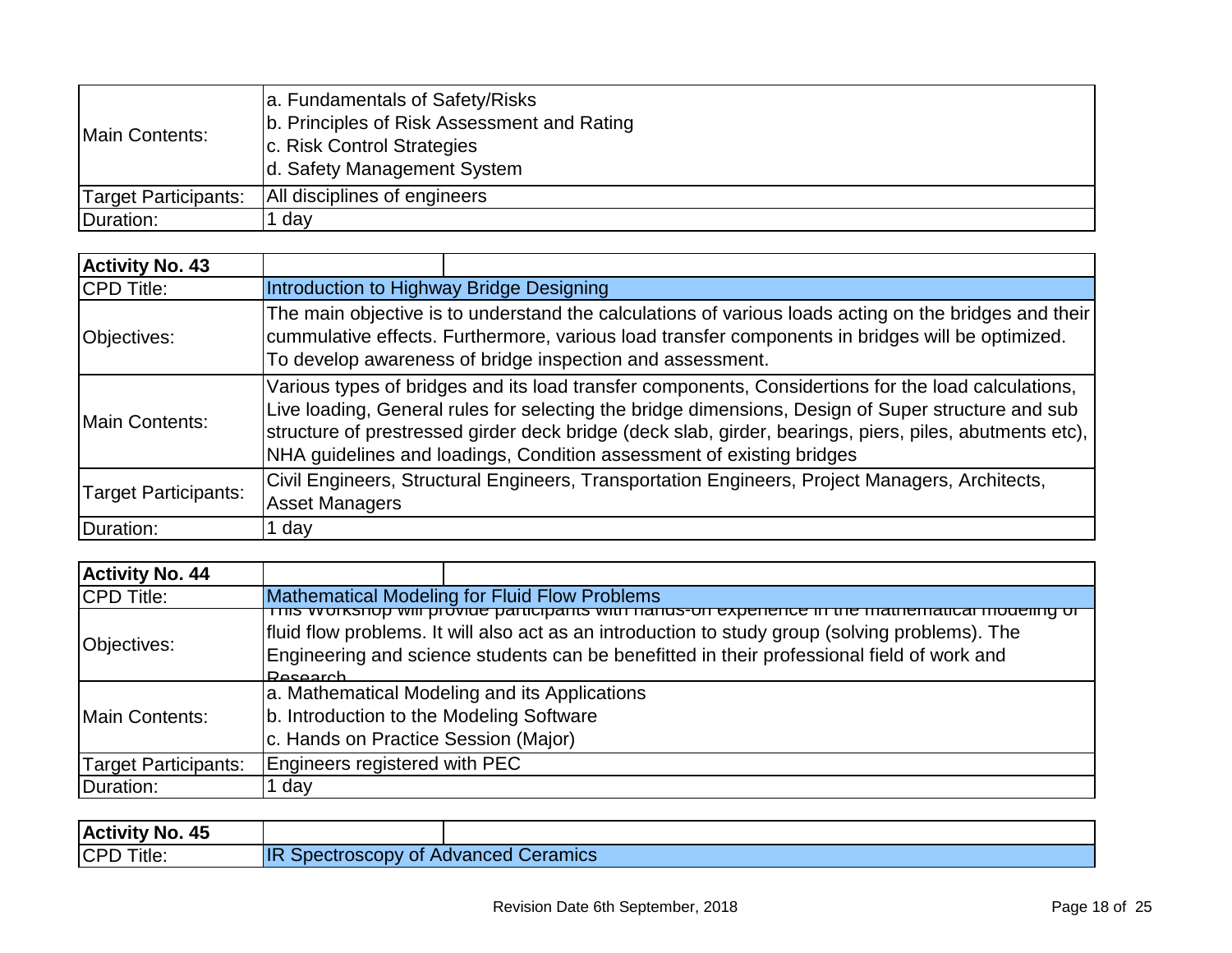| Objectives:                 | To learn the skills for better Materials Analysis                                                                                                                                       |
|-----------------------------|-----------------------------------------------------------------------------------------------------------------------------------------------------------------------------------------|
| Main Contents:              | 1. Basics understandings of Raman spectroscopy and FTIR Anaysis.<br>2. Use of FTIR and Raman in ceramic bond analysis.<br>3. Prediction of properties of ceramics using FTIR and Raman. |
| <b>Target Participants:</b> | <b>Open for all</b>                                                                                                                                                                     |
| Duration:                   | Day                                                                                                                                                                                     |

| <b>Activity No. 46</b>      |                                                                                                                                                                                                                                                                                                                                                                                                                                                                                                                                                                                                                                                                                                                                                                                                                                                                                                                            |
|-----------------------------|----------------------------------------------------------------------------------------------------------------------------------------------------------------------------------------------------------------------------------------------------------------------------------------------------------------------------------------------------------------------------------------------------------------------------------------------------------------------------------------------------------------------------------------------------------------------------------------------------------------------------------------------------------------------------------------------------------------------------------------------------------------------------------------------------------------------------------------------------------------------------------------------------------------------------|
| <b>CPD Title:</b>           | Traffic Analysis Software Tools – Introduction and Application                                                                                                                                                                                                                                                                                                                                                                                                                                                                                                                                                                                                                                                                                                                                                                                                                                                             |
| Objectives:                 | The overarching learning objective of this interactive workshop is to provide a broad understanding<br>towards various traffic simulation tools used in the field of traffic engineering. . Moreover, the<br>participants will better recognize how they can apply the techniques or both manufacturing and<br>service sectors to get projects with reduced costs and increased productivity.                                                                                                                                                                                                                                                                                                                                                                                                                                                                                                                              |
| Main Contents:              | a. Introduction to why we need traffic engineering softwares<br>b. Synchro + Simtraffic<br>• Synchro - Introduction and an overview of the user interface, key windows, model development for<br>a signalized intersection, background map overlays, various input parameters, signal phasing,<br>capacity anaylsis<br>• SimTraffic - introduction to user interface, simulation parameters, 3D model interaction<br>c. Highway Capacity Software (HCS)<br>• Introduction to user interface, various input and output parameters and capacity analysis<br>d. Sidra Intersection<br>• introduction to user interface, input parameters, model development, output parameters<br>e. PTV Vissim<br>• introduction to user interface, various stages of model development, input parameters, output<br>parameters, an illustration of various traffic engineering scenarios, simulation parameters, 3D<br>modeling environment |
| <b>Target Participants:</b> | • All professionals including transportation engineers, traffic engineers, highway engineers and<br>transportation planners                                                                                                                                                                                                                                                                                                                                                                                                                                                                                                                                                                                                                                                                                                                                                                                                |
| Duration:                   | 1 day                                                                                                                                                                                                                                                                                                                                                                                                                                                                                                                                                                                                                                                                                                                                                                                                                                                                                                                      |

| <b>Activity No. 47</b> |                       |                                         |
|------------------------|-----------------------|-----------------------------------------|
| <b>CPD Title:</b>      | Yellow<br><b>Belt</b> | t Certification in Lean Six Sigma (LSS) |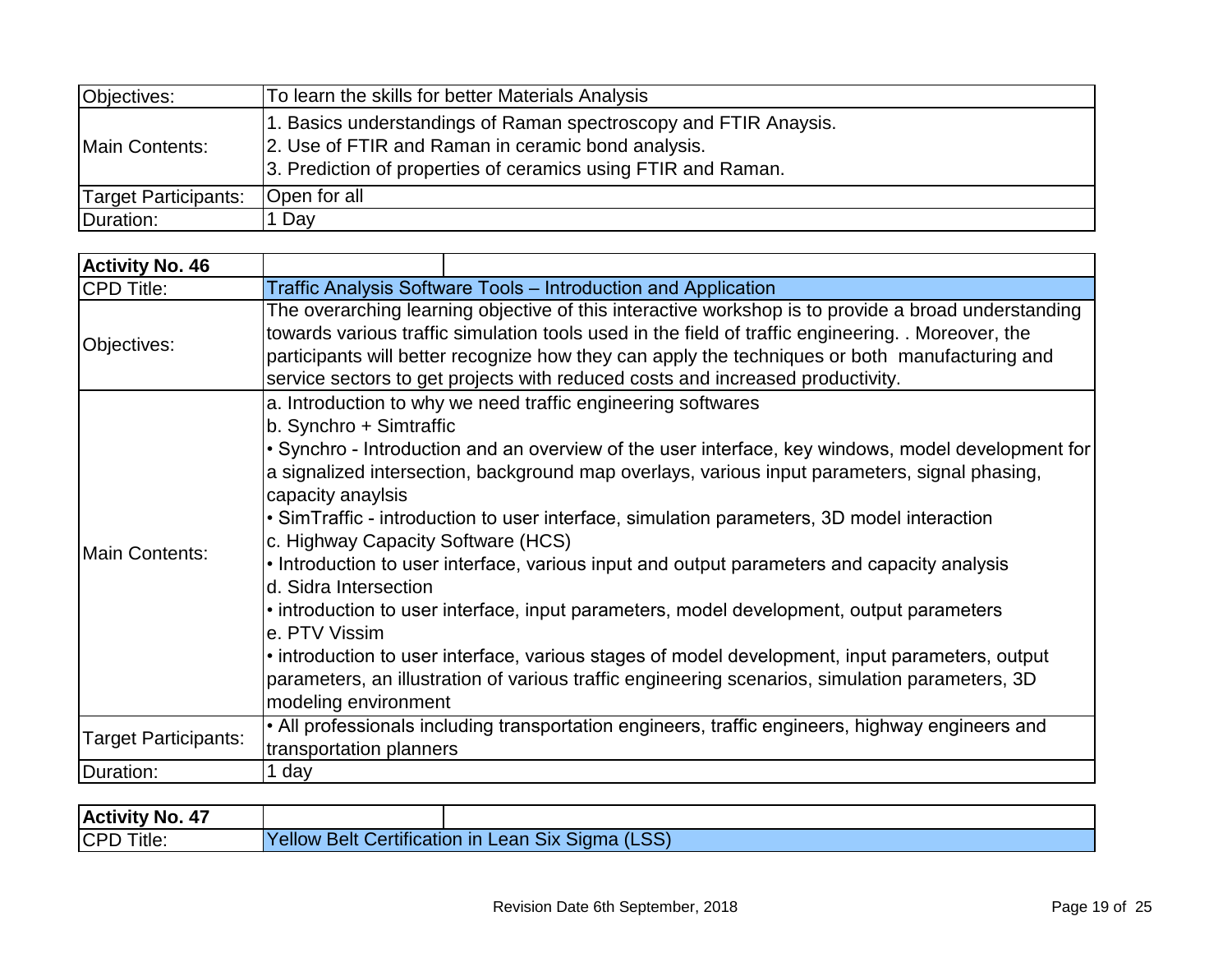| <b>Objectives:</b>          | The overarching learning objective of this popular interactive workshop is to provide a broad<br>understanding towards successful implementation of process improvement methods by developing<br>familiarity with the basic concepts and language of Lean Six Sigma. Moreover, the participants will<br>better recognize how they can apply the techniques for both manufacturing and service sectors to<br>get projects with reduced costs and increased productivity. |
|-----------------------------|-------------------------------------------------------------------------------------------------------------------------------------------------------------------------------------------------------------------------------------------------------------------------------------------------------------------------------------------------------------------------------------------------------------------------------------------------------------------------|
| <b>Main Contents:</b>       | a. Lean Six Sigma introduction to achieve business objectives.<br>b. 5S, waste reduction, mistake proofing and value stream mapping.<br>d. Quality Function Deployment (House of Quality)<br>e. DMAIC (Define-Measure-Analyze-Improve-Control) Project Model and demonstration of common<br>process improvement tools<br>f. Hands-on Exercises, etc.                                                                                                                    |
| <b>Target Participants:</b> | An excellent opportunity for:<br>Engineers of all types, project managers and project team members, programme managers, project<br>sponsors, planning advisers, technical managers, project engineers, system engineers, software<br>systems engineers, those who are involved in the design, procurement, and implementation of<br>technical, construction, IT, or service projects.                                                                                   |
| Duration:                   | 1 day                                                                                                                                                                                                                                                                                                                                                                                                                                                                   |

| <b>Activity No.48</b>       |                                                                                                       |
|-----------------------------|-------------------------------------------------------------------------------------------------------|
|                             | Fiber Reinforced & Rubberized Cement based Composites: A Sustainable Repair Materials for Thin        |
| <b>ICPD Title:</b>          | <b>Bonded Cement based Overlay</b>                                                                    |
|                             | The main objective is to assess the durability of thin bonded fiber-reinforced and rubberized cement- |
| <b>Objectives:</b>          | based overlays. Moreover, the use of digital 3D image correlation technique will be discussed for     |
|                             | monitoring the cracking phenomena and to measure the interface debonding.                             |
|                             | Rehabilitation of deteriorated pavements, Thin bonded cement-based overlays, Purpose of               |
| <b>IMain Contents:</b>      | overlays, Problems in overlays, How to control debonding phenomena in overlays, mechanical            |
|                             | characterization of fiber-reinforced and rubberized cement-based composites, Digital 3D image         |
|                             | correlation technique, Structural performance of repaired beams.                                      |
| <b>Target Participants:</b> | Civil Engineers, Transportation Engineers, City and Regional Planner                                  |
| Duration:                   | 1 day                                                                                                 |

## **8Activity No. 49**

| <b>CPD Title:</b> | Graphene and other 2-dimensional novel materials: From Fabrication to applications. |
|-------------------|-------------------------------------------------------------------------------------|
|-------------------|-------------------------------------------------------------------------------------|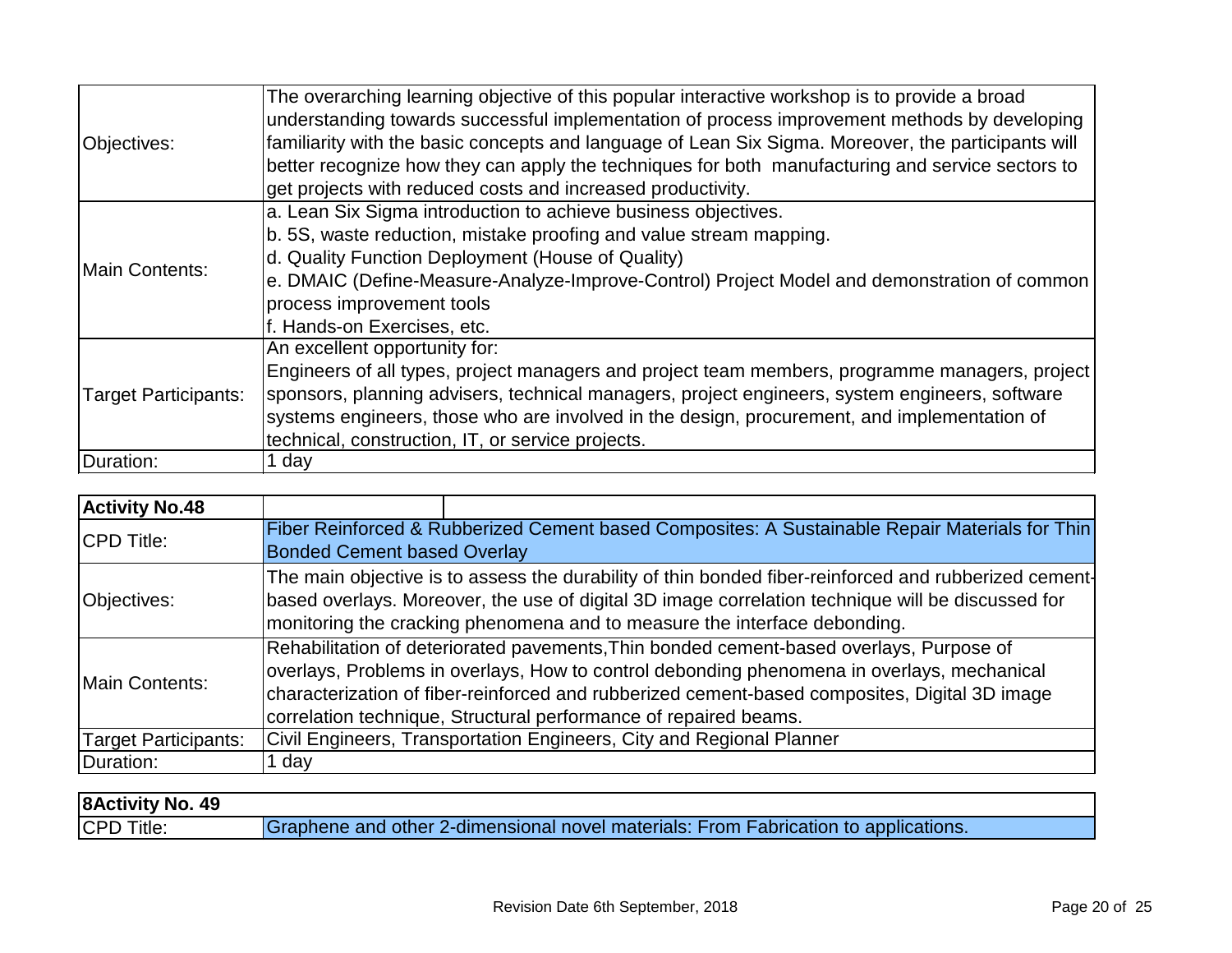| Objectives:                 | 1 To familiarize the engineers about the Graphene and other two dimensional materials.<br>2 The synthesis and applications of these materials.   |
|-----------------------------|--------------------------------------------------------------------------------------------------------------------------------------------------|
| Main Contents:              | a. Introduction to Graphene and other two dimensional materials.<br>b. Fabrication of these materials.<br>c. Characterization<br>d. Applications |
| <b>Target Participants:</b> | Mechanical Engineers, Metallurgical and Material Engineers, Chemical Engineers, Electrical<br>Engineers, Physicists, Chemists.                   |
| Duration:                   | day                                                                                                                                              |

| <b>Activity No. 50</b>      |                                                                                                                                                                                                                                                                                                                                        |
|-----------------------------|----------------------------------------------------------------------------------------------------------------------------------------------------------------------------------------------------------------------------------------------------------------------------------------------------------------------------------------|
| <b>CPD Title:</b>           | <b>Basics of Programming Logic Controllers</b>                                                                                                                                                                                                                                                                                         |
| Objectives:                 | The workshop will cover all aspects of the PLCs including hardware and software.                                                                                                                                                                                                                                                       |
| <b>IMain Contents:</b>      | Programming logic controllers (PLCs) are most widely used equipment in industrial facilities. Its<br>training at operational and engineering level is considered as most widely demanded skill. It is<br>highly recommended for engineers of electrical/electronics, mechatronics, chemical and<br>mechanical engineering disciplines. |
| <b>Target Participants:</b> | Electrical, Mechanical, Mechatronics and I&C Engineers                                                                                                                                                                                                                                                                                 |
| Duration:                   | Day                                                                                                                                                                                                                                                                                                                                    |

| <b>Activity No. 51</b> |                                                                                                                                                                                                                                                                                                                                                                                                                                                                         |
|------------------------|-------------------------------------------------------------------------------------------------------------------------------------------------------------------------------------------------------------------------------------------------------------------------------------------------------------------------------------------------------------------------------------------------------------------------------------------------------------------------|
| <b>CPD Title:</b>      | Problem Solving in Engineering Using MatLab                                                                                                                                                                                                                                                                                                                                                                                                                             |
| Objectives:            | The overarching learning objective of this popular interactive workshop is to provide a broad<br>understanding towards successful implementation of process improvement methods by developing<br>familiarity with the basic concepts and language of Lean Six Sigma. Moreover, the participants will<br>better recognize how they can apply the techniques for both manufacturing and service sectors to<br>get projects with reduced costs and increased productivity. |
| Main Contents:         | a. Lean Six Sigma introduction to achieve business objectives.<br>b. 5S, waste reduction, mistake proofing and value stream mapping.<br>d. Quality Function Deployment (House of Quality)<br>e. DMAIC (Define-Measure-Analyze-Improve-Control) Project Model and demonstration of common<br>process improvement tools<br>f. Hands-on Exercises, etc.                                                                                                                    |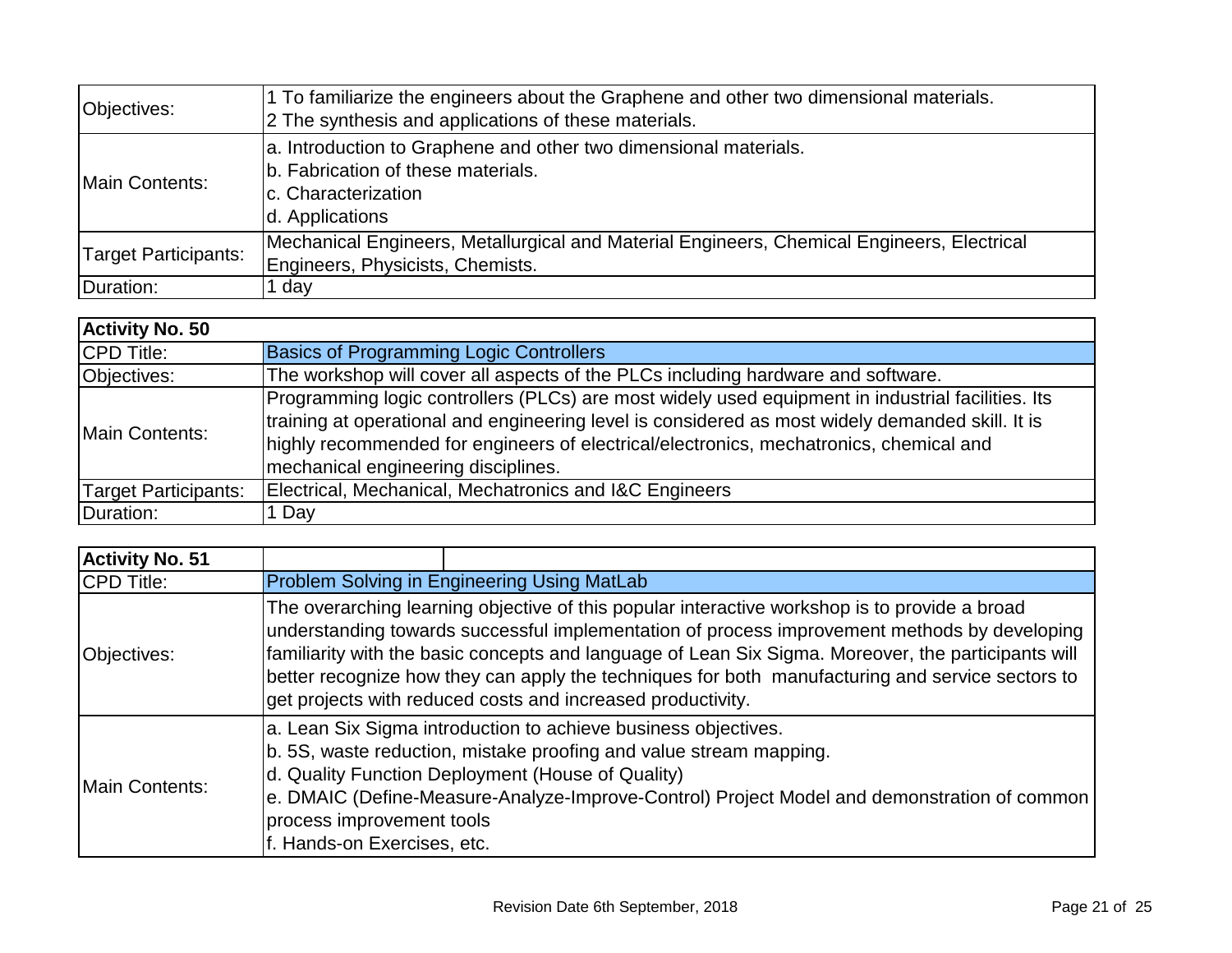| Target Participants: | An excellent opportunity for:<br>Engineers of all types, project managers and project team members, programme managers, project<br>sponsors, planning advisers, technical managers, project engineers, system engineers, software<br>systems engineers, those who are involved in the design, procurement, and implementation of<br>technical, construction, IT, or service projects. |
|----------------------|---------------------------------------------------------------------------------------------------------------------------------------------------------------------------------------------------------------------------------------------------------------------------------------------------------------------------------------------------------------------------------------|
| Duration:            | 1 day                                                                                                                                                                                                                                                                                                                                                                                 |

| <b>Activity No. 52</b> |                                                                                                     |
|------------------------|-----------------------------------------------------------------------------------------------------|
| <b>CPD Title:</b>      | Thermodynamic Systems for Large Thermal Power Plants                                                |
| Objectives:            | The Participant will be able to design the steam turbine power plant by using the Rankine cycle and |
| Main Contents:         | Introduction to Thermodynamics, Basic concepts of Thermodynamic processes for gases and             |
| Target Participants:   | Engineers registered with PEC                                                                       |
| Duration:              | day                                                                                                 |
|                        |                                                                                                     |

| <b>Activity No. 53</b>      |                                                                                                                                                                                                                                |
|-----------------------------|--------------------------------------------------------------------------------------------------------------------------------------------------------------------------------------------------------------------------------|
| <b>CPD Title:</b>           | A comprehensive workshop on fundamental concepts of Outcome Based Education (OBE). and                                                                                                                                         |
| Objectives:                 | To provide a foundation to engineering academicians and help them get familiarize with Outcome<br><b>Based Education (OBE).</b>                                                                                                |
| <b>IMain Contents:</b>      | Basics of OBE, Introduction to PEOs, PLOs, CLOs, CQI, Mapping schemes, industry-academia<br>relationship, internships, course modules, feedback, accreditation, and student facilities, PEC<br>criteria for accreditation etc. |
| <b>Target Participants:</b> | Engineering University faculty members, consultants, Academicians, engineering educationists and<br>researchers etc.                                                                                                           |
| Duration:                   | Day                                                                                                                                                                                                                            |

| <b>Activity No. 54</b> |                                                                                                                                       |
|------------------------|---------------------------------------------------------------------------------------------------------------------------------------|
| <b>CPD Title:</b>      | Computer Modeling for Flood Estimation and Management                                                                                 |
| Objectives:            | Capacity building of professionals in use of Computer softwares for estimation of flood, its extents<br>If or damages and management. |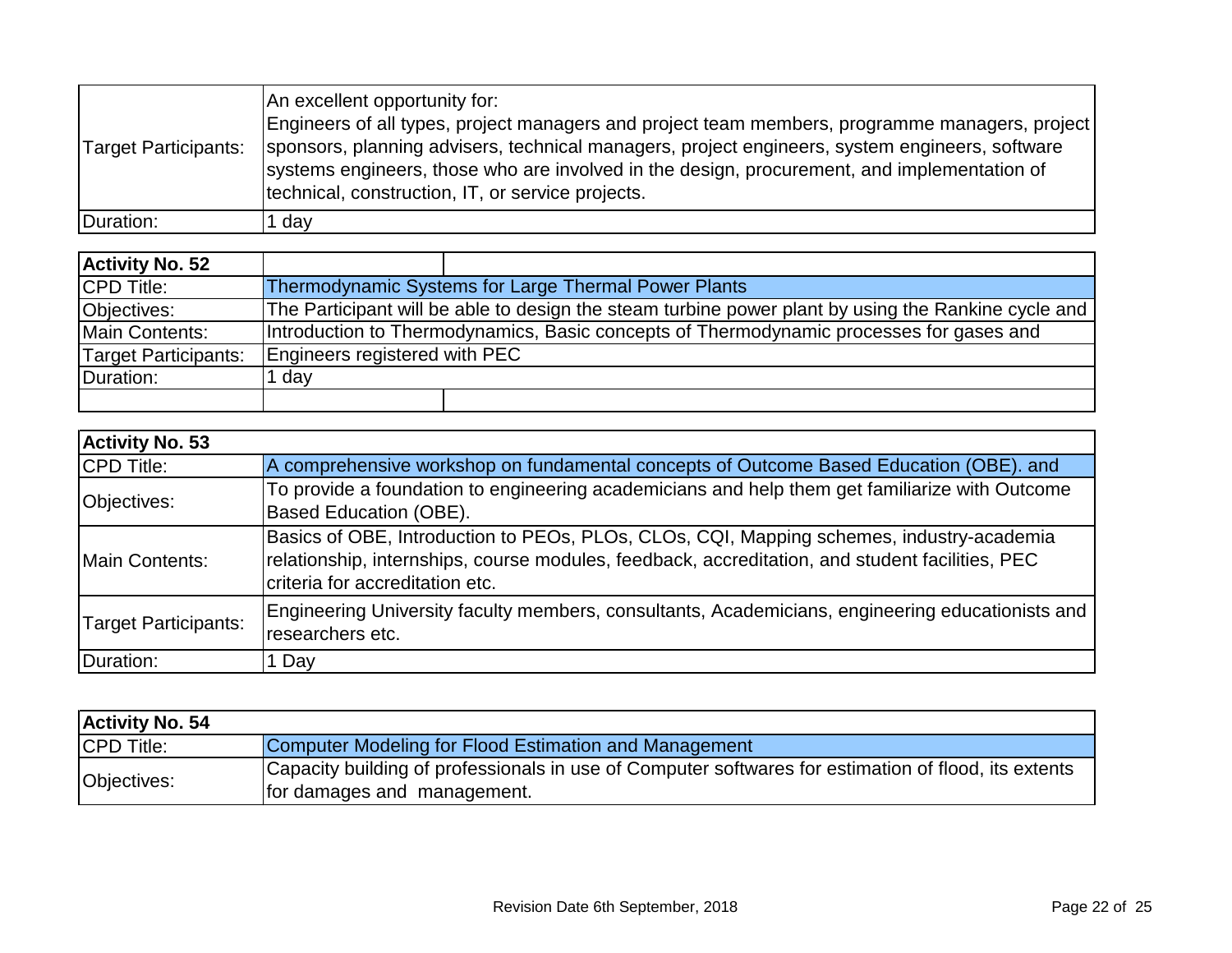| <b>IMain Contents:</b>      | a. Rainfall runoff modeling using HEC-GeoHMS.                                             |
|-----------------------------|-------------------------------------------------------------------------------------------|
|                             | b. Anaysis of hydrological data using statistical and stochastic techniques               |
|                             | c. Land use land cover mapping and its use in hydrological modeling                       |
|                             | d. Digital Model application for topgraphic analysis                                      |
|                             | e. Flood zoning and its maping for different flood levels using HEC-RAS and HEC-Geo RAS   |
|                             | f. Presentaion of Case studies for flood management                                       |
| <b>Target Participants:</b> | Civil Enineerinrs, Agricultural Engineers, Water Resources engineers, water managers, GIS |
|                             | professionals                                                                             |
| Duration:                   | 1 day                                                                                     |

| <b>Activity No. 55</b> |                                                                                                                                                 |
|------------------------|-------------------------------------------------------------------------------------------------------------------------------------------------|
| CPD Title:             | Perception of health, safety and environment, and international safe-working practices.                                                         |
| Objectives:            | To help participants stay motivated and keep their subordinates motivated for the relevant roles and<br>responsibilities.                       |
| Main Contents:         | Basic concepts of motivation, theories of motivation; maintenance vs motivation; factors associated<br>with motivation and moral building; etc. |
| Target Participants:   | All engineering professionals                                                                                                                   |
| Duration:              | 1 Day                                                                                                                                           |

| <b>Activity No. 56</b> |                                                                                                                                                                                                                                                                                                                                                                                                   |
|------------------------|---------------------------------------------------------------------------------------------------------------------------------------------------------------------------------------------------------------------------------------------------------------------------------------------------------------------------------------------------------------------------------------------------|
| <b>CPD Title:</b>      | <b>Electromagnetic Transients in Power System</b>                                                                                                                                                                                                                                                                                                                                                 |
| Objectives:            | The course is aimed to cover electromagnetic transients as the disruptive events in power systems.<br>The computation of electromagnetic transients is a key aspect in the design, operation and analysis<br>of modern power systems                                                                                                                                                              |
| <b>IMain Contents:</b> | The magnitude of the operating and the associated test voltages stressing the electrical equipment<br>will be reviewed. The electrical and physical properties of the insulation of electrical equipment in<br>characterizing and assessing the condition of the materials will be covered. A range of non-<br>destructive, physical and chemical diagnostic test methods will be also discussed. |
| Target Participants:   | Electrical Engineers, control engineers and engineers of general fields                                                                                                                                                                                                                                                                                                                           |
| Duration:              | 1 Day                                                                                                                                                                                                                                                                                                                                                                                             |

| <b>Activity No. 57</b> |                                                                   |
|------------------------|-------------------------------------------------------------------|
| <b>CPD</b><br>Title:   | Water<br>Technologies for Developing (<br>Countries<br>reatment T |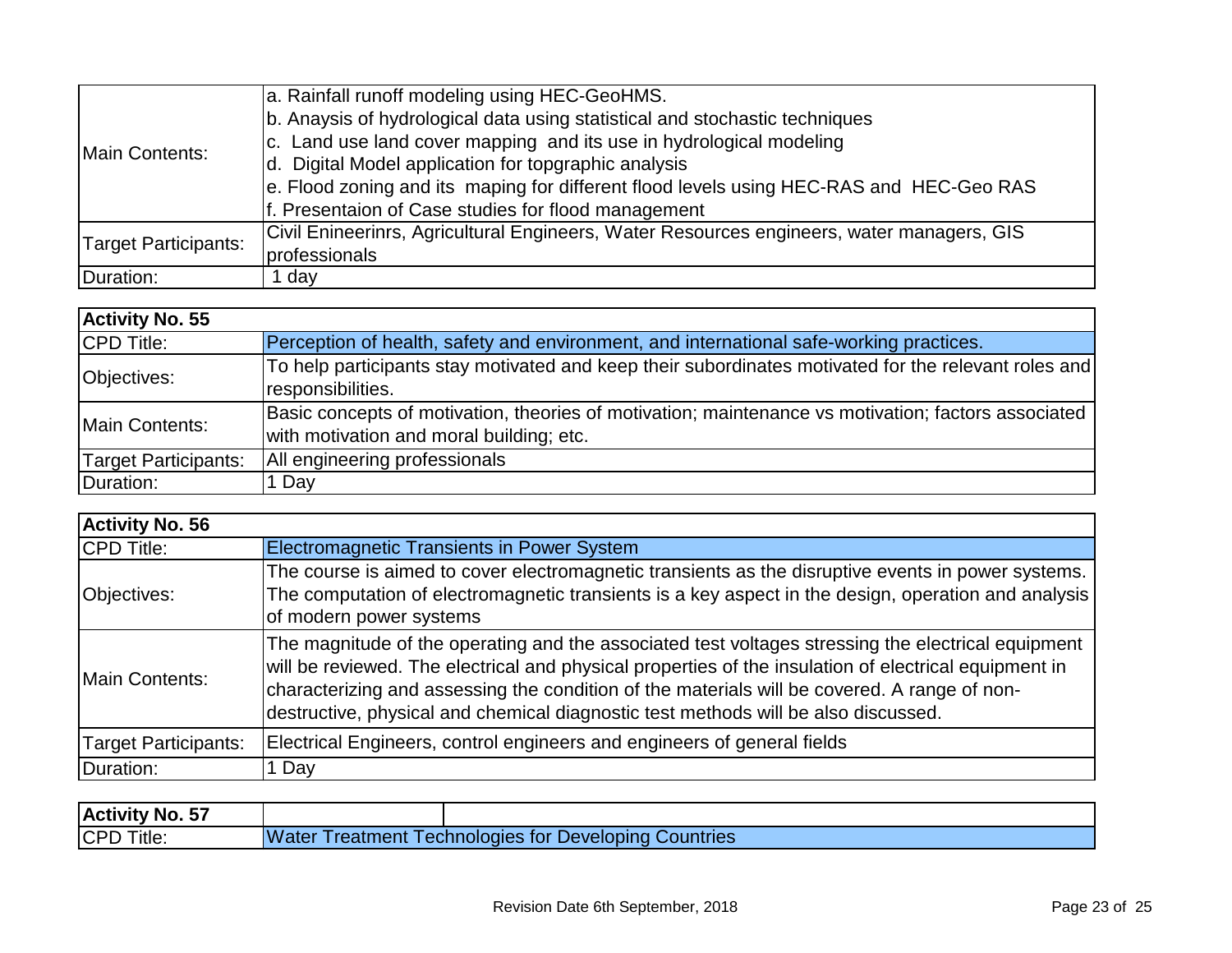| Objectives:                 | Intoducing water related issues and their solutions Developing Engineer's understanding on water<br>quality based solutions using sustainable technologies                                       |
|-----------------------------|--------------------------------------------------------------------------------------------------------------------------------------------------------------------------------------------------|
| <b>Main Contents:</b>       | 1) Water sources and water quality issues<br>2) Treatment options and treatment protocol<br>3) Membrane and non-membrane based treatment<br>4) Supply network related issues and their solutions |
| <b>Target Participants:</b> | All graduate, postgraduate students, faculty members and Industrial professionals                                                                                                                |
| Duration:                   | 1 day                                                                                                                                                                                            |

| <b>Activity No. 58</b> |                                                                                                                                                                                                                                                                                                 |
|------------------------|-------------------------------------------------------------------------------------------------------------------------------------------------------------------------------------------------------------------------------------------------------------------------------------------------|
| <b>CPD Title:</b>      | <b>Road Safety Management (RSM)</b>                                                                                                                                                                                                                                                             |
| Objectives:            | The overarching aim of this interactive workshop is to develop understanding about basic concepts<br>of road safety management. The course content shares successful practices applied worldwide and<br>concludes with the role of Intelleigent Transport System in the context of road safety. |
| Main Contents:         | a. What is road safety management and why do we need it?.<br>b. The road safety profile of Pakistan.<br>d. The systme approach - pillars of road safety<br>Mobile phone usage and distracted driving<br>e.<br>f. ITS and road safety                                                            |
| Target Participants:   | Those who want to avoid road traffic injuries and crashes in Pakistan and incoprorate basic safety<br>principles in design and operations of road infrastructure and traffic and transport management<br>systems:                                                                               |
| Duration:              | Day                                                                                                                                                                                                                                                                                             |

| <b>Activity No. 59</b> |                                                                                                   |
|------------------------|---------------------------------------------------------------------------------------------------|
| <b>CPD Title:</b>      | Pavement Evaluation and Rehabilitation with Application of Software                               |
| Objectives:            | The overarching aim of this interactive workshop is to develop understanding about basic concepts |
|                        | of road safety management. The course content shares successful practices applied worldwide and   |
|                        | concludes with the role of Intelleigent Transport System in the context of road safety.           |
| <b>Main Contents:</b>  | Pavement Evaluation: Evaluation of the existing pavement structural and functional condition,     |
|                        | Pavement distresses. Pavement performance, serviceability, surface friction, Nondestructive       |
|                        | testing, Calculation of ESALs.                                                                    |
|                        | Pavement Rehabilitation: Types of overlays, Design methodology using AASHTO procedures.           |